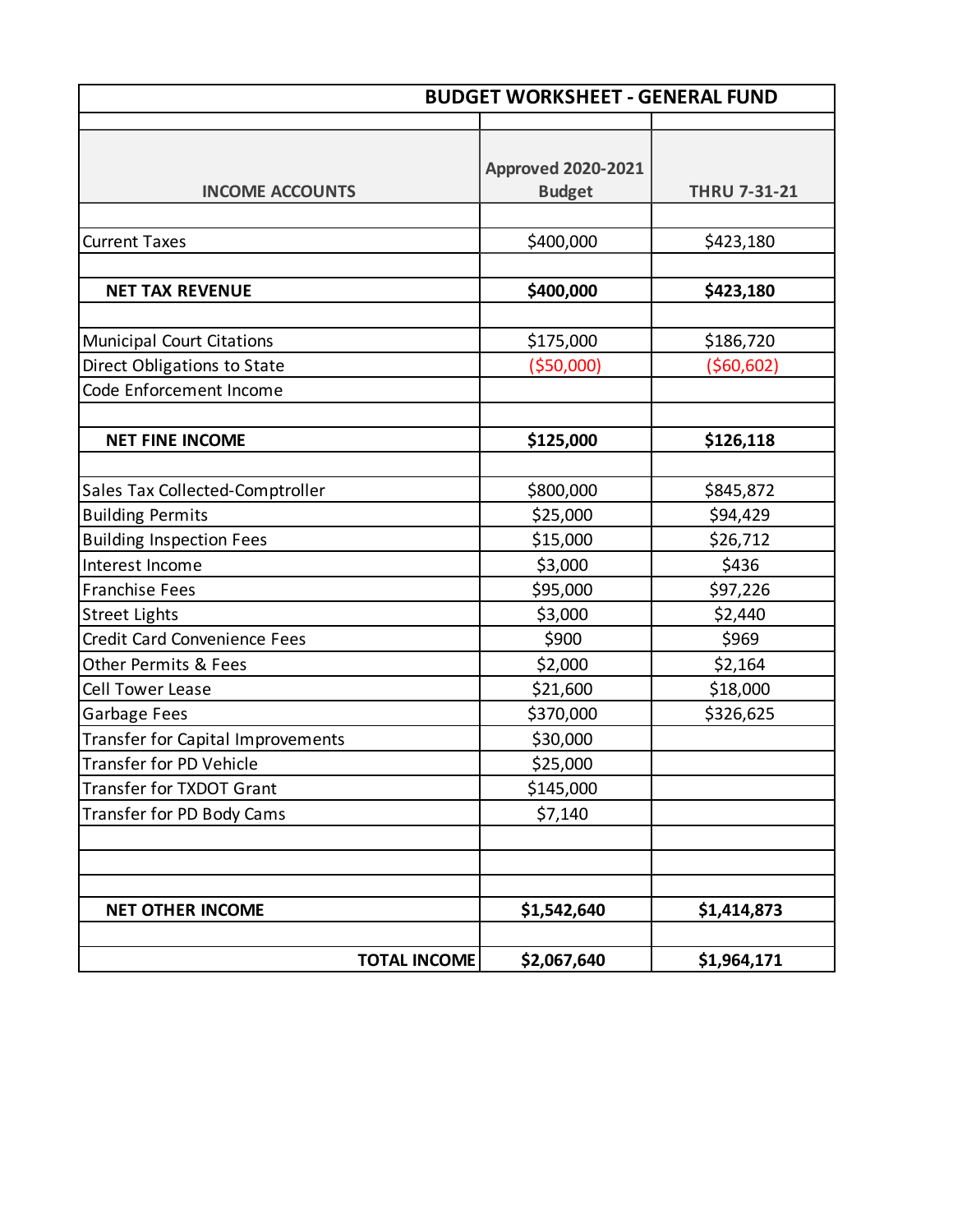|                                     | <b>BUDGET WORKSHEET - GENERAL FUND</b>     |                     |
|-------------------------------------|--------------------------------------------|---------------------|
|                                     |                                            |                     |
| <b>EXPENSE ACCOUNTS</b>             | <b>Approved 2020-2021</b><br><b>Budget</b> | <b>THRU 7-31-21</b> |
| <b>Appraisal Expenses</b>           | \$20,000                                   | \$13,041            |
| Payroll Expenses                    | \$202,430                                  | \$172,150           |
| <b>Employee Benefits-Retirement</b> | \$6,150                                    | \$5,476             |
| Payroll Taxes                       | \$14,800                                   | \$13,786            |
| <b>Employee Benefits-Insurance</b>  | \$47,550                                   | \$28,620            |
| Utilities                           | \$20,000                                   | \$9,699             |
| Utilities-Street Lights             | \$9,000                                    | \$8,707             |
| <b>Community Events</b>             | \$1,000                                    | \$958               |
| Insurance-Property & Liability      | \$6,000                                    | \$4,964             |
| Repairs & Maintenance               | \$25,000                                   | \$1,061             |
| City Park Expense                   | \$6,000                                    | \$4,711             |
| Computers & Websites                | \$13,000                                   | \$12,590            |
| <b>Office Supplies</b>              | \$8,000                                    | \$6,574             |
| Telephones/Cell Phones              | \$7,500                                    | \$4,995             |
| Postage & Freight                   | \$4,000                                    | \$261               |
| Dues & Fees                         | \$5,000                                    | \$2,949             |
| Travel & Entertainment              | \$18,000                                   | \$3,866             |
| Advertising                         | \$2,000                                    |                     |
| <b>Garbage Collection Expense</b>   | \$285,000                                  | \$254,018           |
| <b>Equipment Rental</b>             | \$1,000                                    |                     |
| Training & Seminars                 | \$4,000                                    | \$804               |
| <b>Building Inspection Costs</b>    | \$24,000                                   | \$23,750            |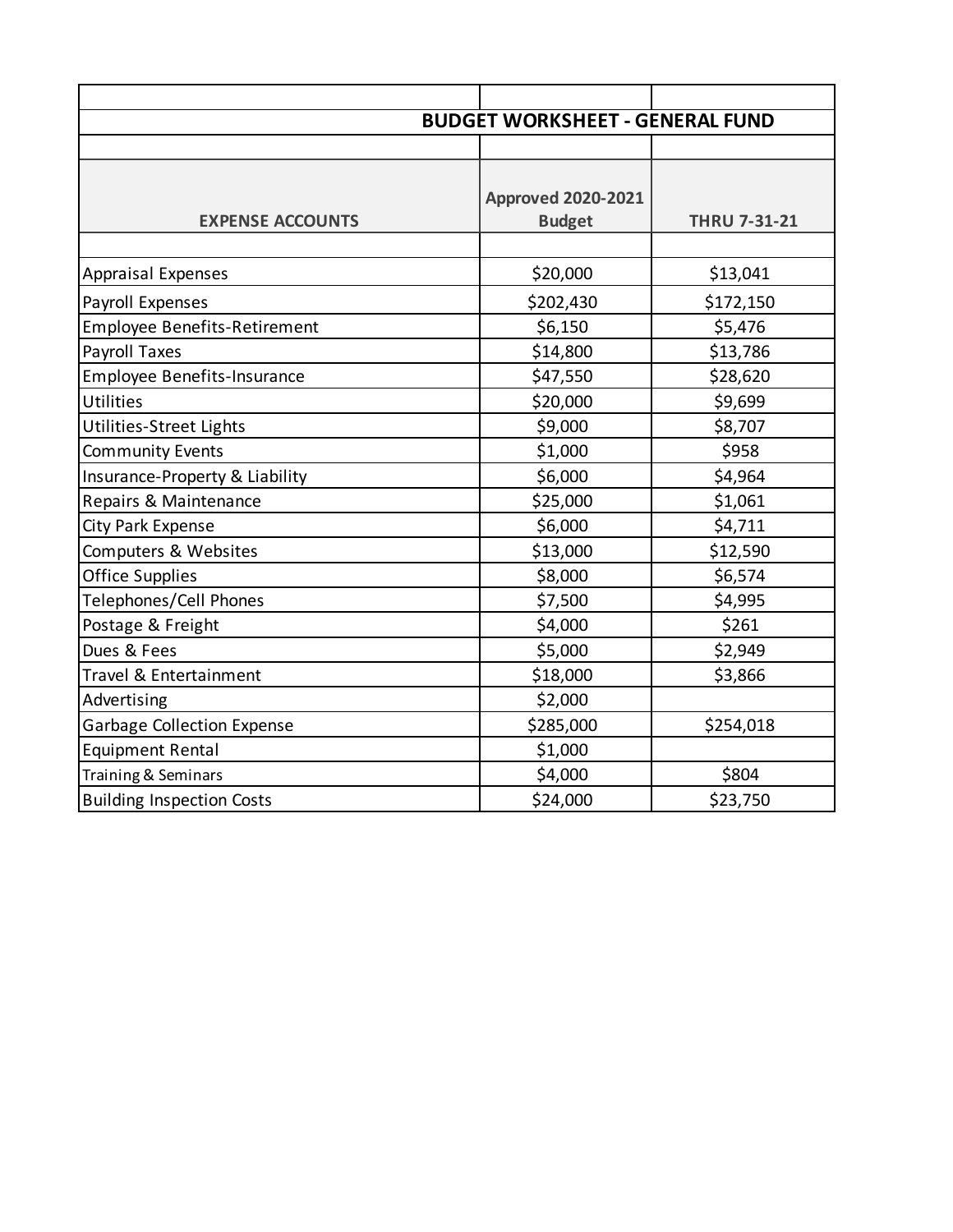|                                  | <b>BUDGET WORKSHEET - GENERAL FUND</b> |                     |
|----------------------------------|----------------------------------------|---------------------|
|                                  |                                        |                     |
|                                  |                                        |                     |
|                                  | <b>Approved 2019-2020</b>              |                     |
| <b>EXPENSE ACCOUNTS</b>          | <b>Budget</b>                          | <b>THRU 7-31-21</b> |
|                                  |                                        |                     |
| Materials & Supplies             | \$7,000                                | \$4,962             |
| Leased Equipment                 | \$6,000                                | \$4,325             |
| Legal, Engineering & Accounting  | \$17,000                               | \$10,427            |
| <b>Election Expense</b>          | \$10,000                               |                     |
| Code Enforcement Expense         | \$2,300                                | \$13                |
| <b>Municipal Court Costs</b>     | \$100,200                              | \$74,824            |
| <b>Police Department Expense</b> | \$586,700                              | \$429,133           |
| <b>Street Maintenance</b>        | \$300,000                              | \$149,806           |
| Contingencies/City Hall Remodel  | \$130,000                              |                     |
| Capital Improvements             | \$25,000                               | \$6,539             |
| TX DOT Matching Funds-Grant      | \$145,000                              |                     |
|                                  |                                        |                     |
| <b>TOTAL EXPENSES</b>            | \$2,058,630                            | \$1,253,009         |
| <b>NET INCOME</b>                | \$9,010                                | \$711,162           |
|                                  |                                        |                     |
|                                  |                                        |                     |
|                                  |                                        |                     |
|                                  |                                        |                     |
|                                  |                                        |                     |
|                                  |                                        |                     |
|                                  |                                        |                     |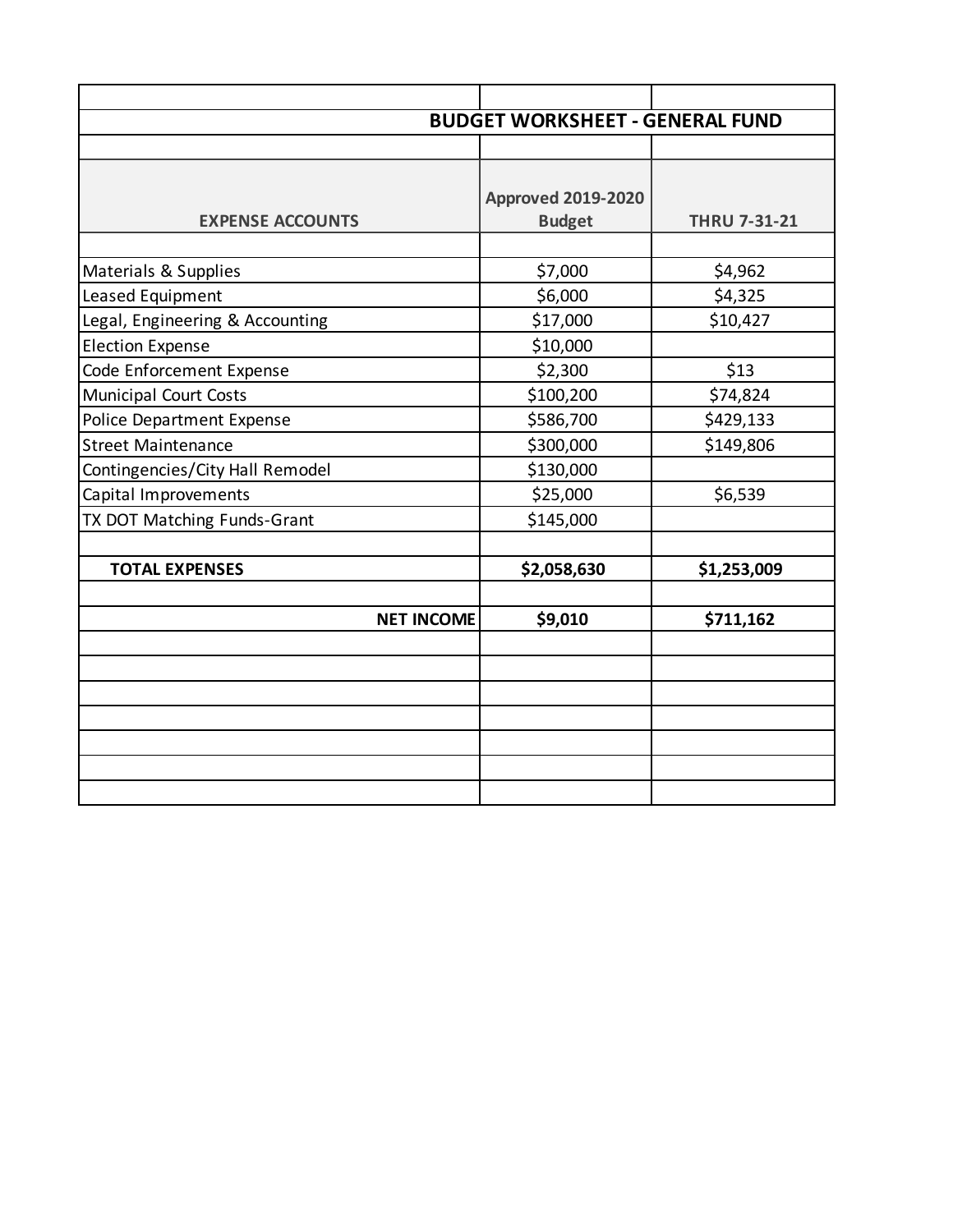|                                          | <b>BUDGET WORKSHEET - WATER &amp; SEWER FUND</b> |                     |
|------------------------------------------|--------------------------------------------------|---------------------|
|                                          |                                                  |                     |
|                                          |                                                  |                     |
|                                          | <b>Approved 2020-2021</b>                        |                     |
| <b>INCOME ACCOUNTS</b>                   | <b>Budget</b>                                    | <b>THRU 7-31-21</b> |
|                                          |                                                  |                     |
| Water & Sewer Revenue                    | \$1,400,000                                      | \$1,345,570         |
| Water Purchased (COGS)                   | ( \$385,000)                                     | ( \$346, 986)       |
|                                          |                                                  |                     |
| <b>NET WATER REVENUE</b>                 | \$1,015,000                                      | \$998,584           |
|                                          |                                                  |                     |
| <b>OTHER INCOME</b>                      |                                                  |                     |
| Late Fees                                | \$40,000                                         | \$33,971            |
| <b>NSF Charges</b>                       | \$450                                            | \$175               |
| <b>Water Tap Fees</b>                    | \$3,000                                          | \$4,500             |
| Sewer Tap Fees                           | \$1,000                                          | \$2,400             |
| Sale of Meter                            | \$5,000                                          | \$11,998            |
| Turn-On Fees                             | \$4,500                                          | \$6,295             |
| <b>Transfer Fees</b>                     | \$500                                            | \$581               |
| Interest Income                          | \$4,000                                          | \$418               |
| <b>Credit Card Convenience Fees</b>      | \$4,500                                          | \$7,069             |
| Transfer for Capital Improvement Project | \$85,000                                         | \$21,000            |
| <b>Transfer for Vehicle</b>              | \$30,000                                         |                     |
|                                          |                                                  |                     |
| <b>NET OTHER INCOME</b>                  | \$177,950                                        | \$88,407            |
|                                          |                                                  |                     |
|                                          |                                                  |                     |
|                                          |                                                  |                     |
| <b>TOTAL REVENUE</b>                     | \$1,192,950                                      | \$1,086,991         |
|                                          |                                                  |                     |
|                                          |                                                  |                     |
|                                          |                                                  |                     |
|                                          |                                                  |                     |
|                                          |                                                  |                     |
|                                          |                                                  |                     |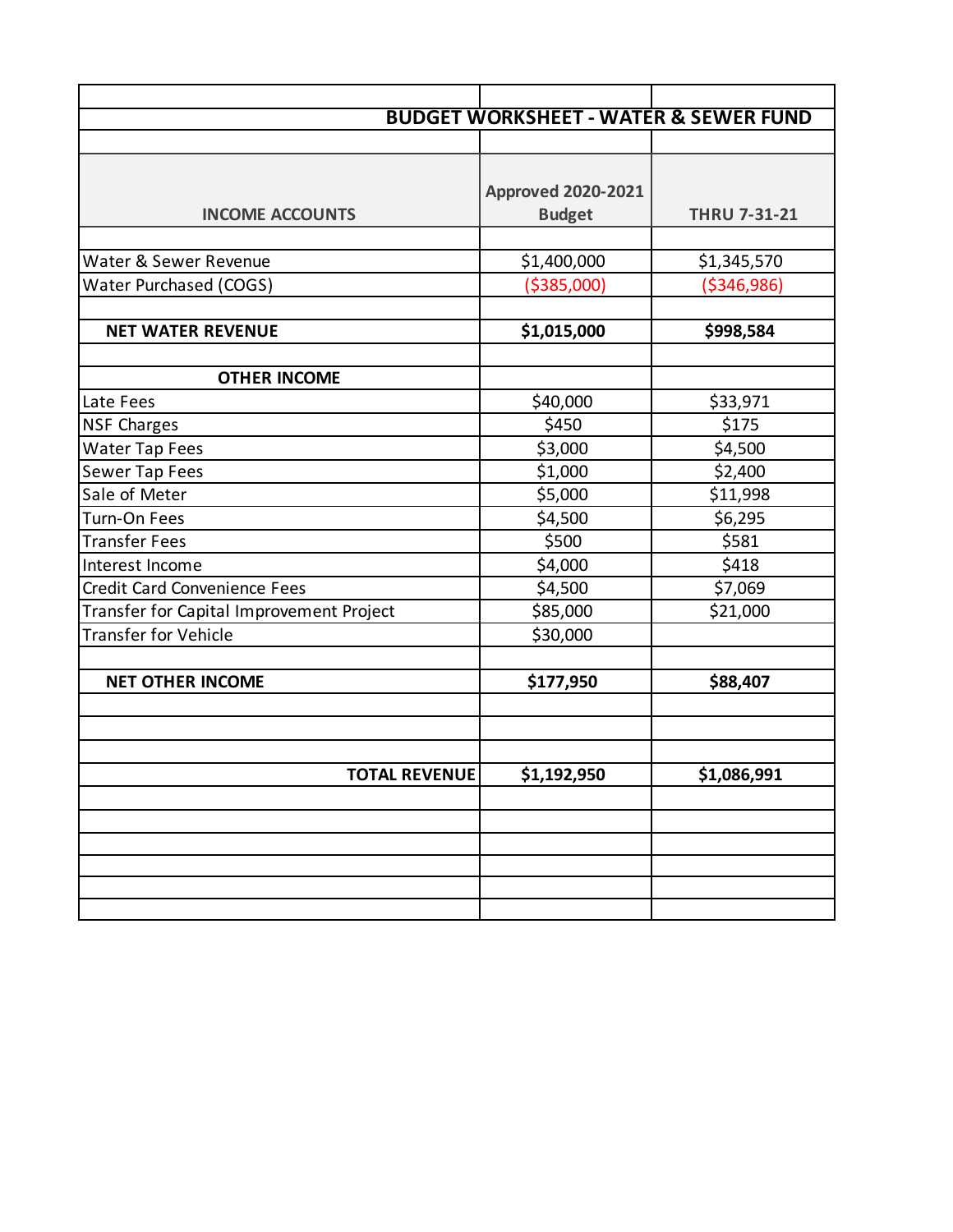|                                     | <b>BUDGET WORKSHEET - WATER &amp; SEWER FUND</b> |                     |
|-------------------------------------|--------------------------------------------------|---------------------|
|                                     |                                                  |                     |
|                                     |                                                  |                     |
|                                     | <b>Approved 2020-2021</b>                        |                     |
| <b>EXPENSE ACCOUNTS</b>             | <b>Budget</b>                                    | <b>THRU 7-31-21</b> |
|                                     |                                                  |                     |
| Payroll Expenses                    | \$429,570                                        | \$298,421           |
| <b>Employee Benefits-Retirement</b> | \$14,150                                         | \$9,170             |
| <b>Payroll Taxes</b>                | \$33,600                                         | \$24,178            |
| <b>Employee Benefits-Insurance</b>  | \$81,050                                         | \$55,980            |
| Utilities                           | \$80,000                                         | \$53,450            |
| Telephone/Cell Phones               | \$23,000                                         | \$9,804             |
| Postage & Freight                   | \$10,000                                         | \$7,647             |
| <b>Equipment Rental</b>             | \$6,000                                          | \$1,185             |
| Insurance-Property & Liability      | \$30,000                                         | \$23,165            |
| Repairs & Maintenance               | \$135,000                                        | \$88,390            |
| Materials & Supplies                | \$55,000                                         | \$39,242            |
| Truck & Heavy Equip. Maint.         | \$23,000                                         | \$23,075            |
| <b>Testing Expenses</b>             | \$25,000                                         | \$13,916            |
| Chemicals                           | \$15,000                                         | \$8,192             |
| Computers & Websites                | \$15,000                                         | \$11,002            |
| <b>Office Supplies</b>              | \$4,000                                          | \$2,246             |
| <b>TCEQ Fines</b>                   | \$5,000                                          |                     |
| Dues, Permits & Fees                | \$30,000                                         | \$17,743            |
| Travel & Entertainment              | \$5,000                                          | \$1,644             |
| Truck & Heavy Equip. Purchase       | \$50,000                                         | \$24,669            |
| Fuel                                | \$20,000                                         | \$13,502            |
| <b>Credit Card Processing Fees</b>  | \$12,000                                         | \$11,062            |
| <b>Telemetry Expense</b>            | \$1,000                                          |                     |
| Uniforms                            | \$5,000                                          | \$1,965             |
| Licenses & Certifications           | \$1,500                                          | \$165               |
|                                     |                                                  |                     |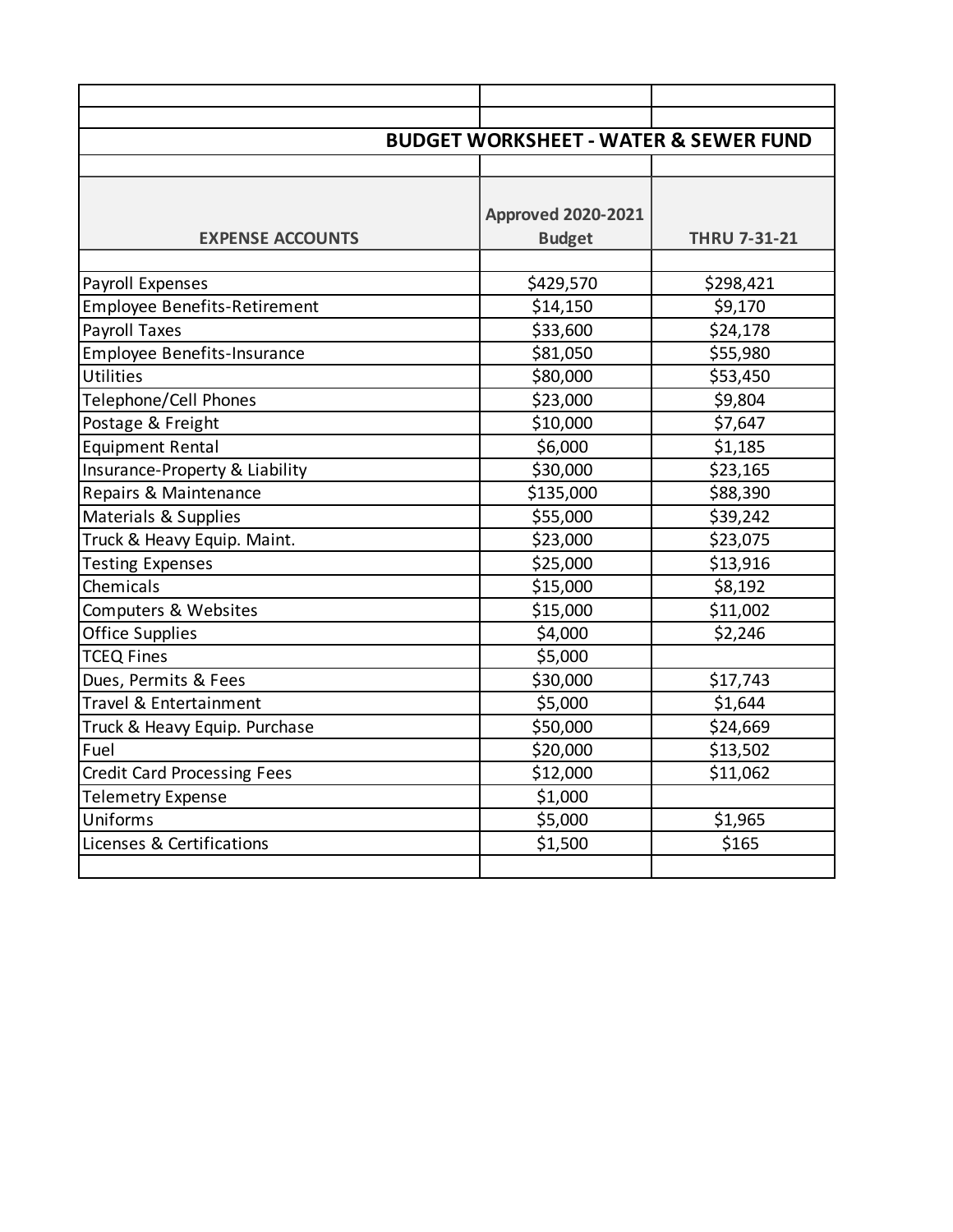|                                             | <b>BUDGET WORKSHEET - WATER &amp; SEWER FUND</b> |                     |
|---------------------------------------------|--------------------------------------------------|---------------------|
|                                             |                                                  |                     |
|                                             |                                                  |                     |
|                                             | <b>Approved 2020-2021</b>                        |                     |
| <b>EXPENSE ACCOUNTS</b>                     | <b>Budget</b>                                    | <b>THRU 7-31-21</b> |
|                                             |                                                  |                     |
| Leased Equipment                            | \$5,500                                          | \$4,894             |
| <b>Training &amp; Seminars</b>              | \$5,000                                          | \$1,633             |
| Legal, Engineering & Accounting             | \$8,000                                          | \$3,184             |
| <b>Equipment Lease Purchase</b>             | \$26,000                                         | \$17,911            |
| <b>Trailer Purchase</b>                     | \$4,000                                          | \$4,000             |
| Capital Improvements                        | \$56,000                                         | \$53,551            |
| Capital Imp. Project-Water Storage Cleaning | \$0                                              |                     |
| Contingencies                               |                                                  |                     |
|                                             |                                                  |                     |
|                                             |                                                  |                     |
| <b>TOTAL EXPENSES</b>                       | \$1,192,950                                      | \$824,986           |
|                                             |                                                  |                     |
| <b>NET INCOME</b>                           | \$0                                              | \$262,005           |
|                                             |                                                  |                     |
|                                             |                                                  |                     |
|                                             |                                                  |                     |
|                                             |                                                  |                     |
|                                             |                                                  |                     |
|                                             |                                                  |                     |
|                                             |                                                  |                     |
|                                             |                                                  |                     |
|                                             |                                                  |                     |
|                                             |                                                  |                     |
|                                             |                                                  |                     |
|                                             |                                                  |                     |
|                                             |                                                  |                     |
|                                             |                                                  |                     |
|                                             |                                                  |                     |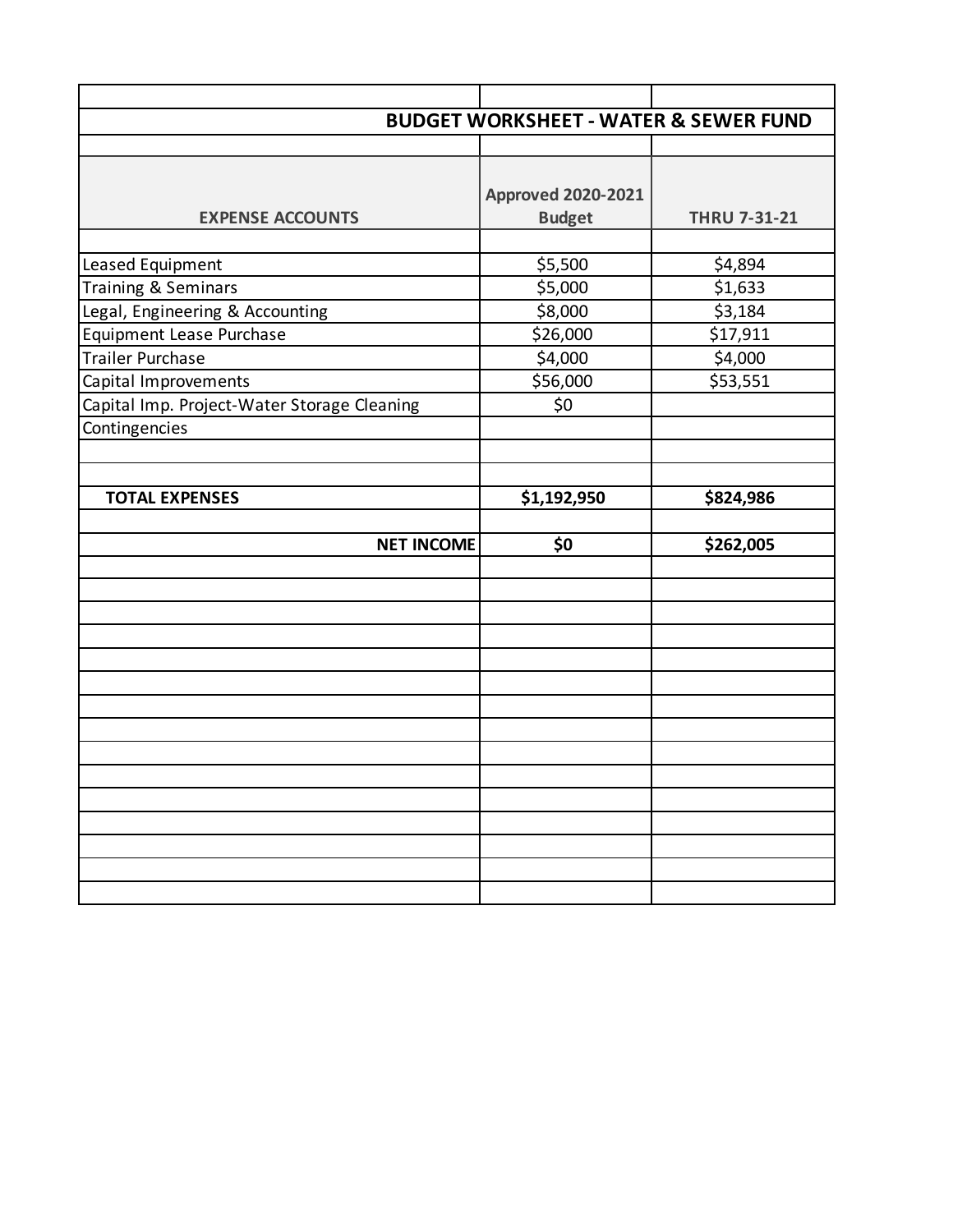| <b>BUDGET WORKSHEET - POLICE DEPARTMENT</b> |                                   |
|---------------------------------------------|-----------------------------------|
|                                             |                                   |
|                                             |                                   |
| <b>Approved 2020-2021</b>                   |                                   |
| <b>Budget</b>                               | <b>THRU 7-31-21</b>               |
|                                             |                                   |
|                                             | \$273,091                         |
|                                             | \$8,269                           |
|                                             | \$20,577                          |
| \$60,000                                    | \$44,780                          |
| \$2,500                                     | \$2,144                           |
| \$20,000                                    | \$17,624                          |
| \$55,000                                    | \$53,746                          |
| \$12,000                                    | \$3,446                           |
| \$2,000                                     |                                   |
| \$29,000                                    | \$17,092                          |
| \$1,000                                     | \$171                             |
| \$9,500                                     | \$6,977                           |
| \$1,000                                     | \$360                             |
| \$2,700                                     | \$408                             |
| \$25,000                                    | \$11,958                          |
| \$15,140                                    | \$7,863                           |
| \$1,500                                     | \$55                              |
| \$4,000                                     | \$569                             |
| \$1,000                                     | \$508                             |
| \$2,500                                     |                                   |
| \$3,000                                     | \$2,867                           |
|                                             |                                   |
|                                             |                                   |
| \$593,840                                   | \$472,505                         |
|                                             |                                   |
|                                             |                                   |
|                                             | \$312,300<br>\$10,200<br>\$24,500 |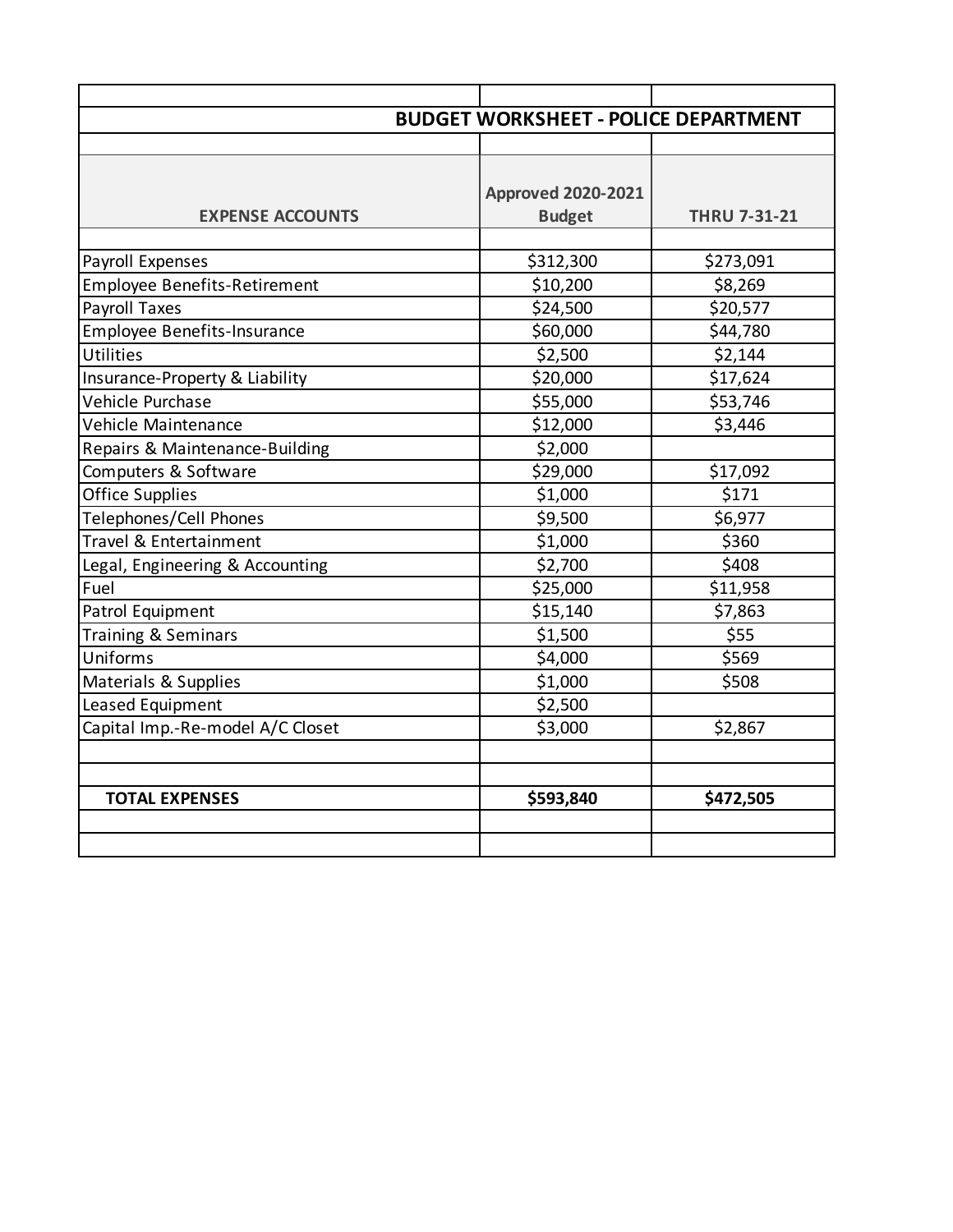|                                      | <b>BUDGET WORKSHEET - CODE ENFORCEMENT</b> |                     |
|--------------------------------------|--------------------------------------------|---------------------|
|                                      |                                            |                     |
|                                      |                                            |                     |
|                                      | <b>Approved 2020-2021</b>                  |                     |
| <b>INCOME &amp; EXPENSE ACCOUNTS</b> | <b>Budget</b>                              | <b>THRU 7-31-21</b> |
|                                      |                                            |                     |
| Fuel                                 | \$500                                      |                     |
| Materials & Supplies                 | \$100                                      |                     |
| <b>Office Supplies</b>               | \$100                                      |                     |
| Patrol Equipment                     | \$100                                      |                     |
| Training & Seminars                  | \$500                                      | \$13                |
| Travel & Entertainment               | \$500                                      |                     |
| Vehicle Maintenance                  | \$500                                      |                     |
|                                      |                                            |                     |
| <b>TOTAL EXPENSES</b>                | \$2,300                                    | \$13                |
|                                      |                                            |                     |
|                                      |                                            |                     |
|                                      |                                            |                     |
|                                      |                                            |                     |
|                                      |                                            |                     |
|                                      |                                            |                     |
|                                      |                                            |                     |
|                                      |                                            |                     |
|                                      |                                            |                     |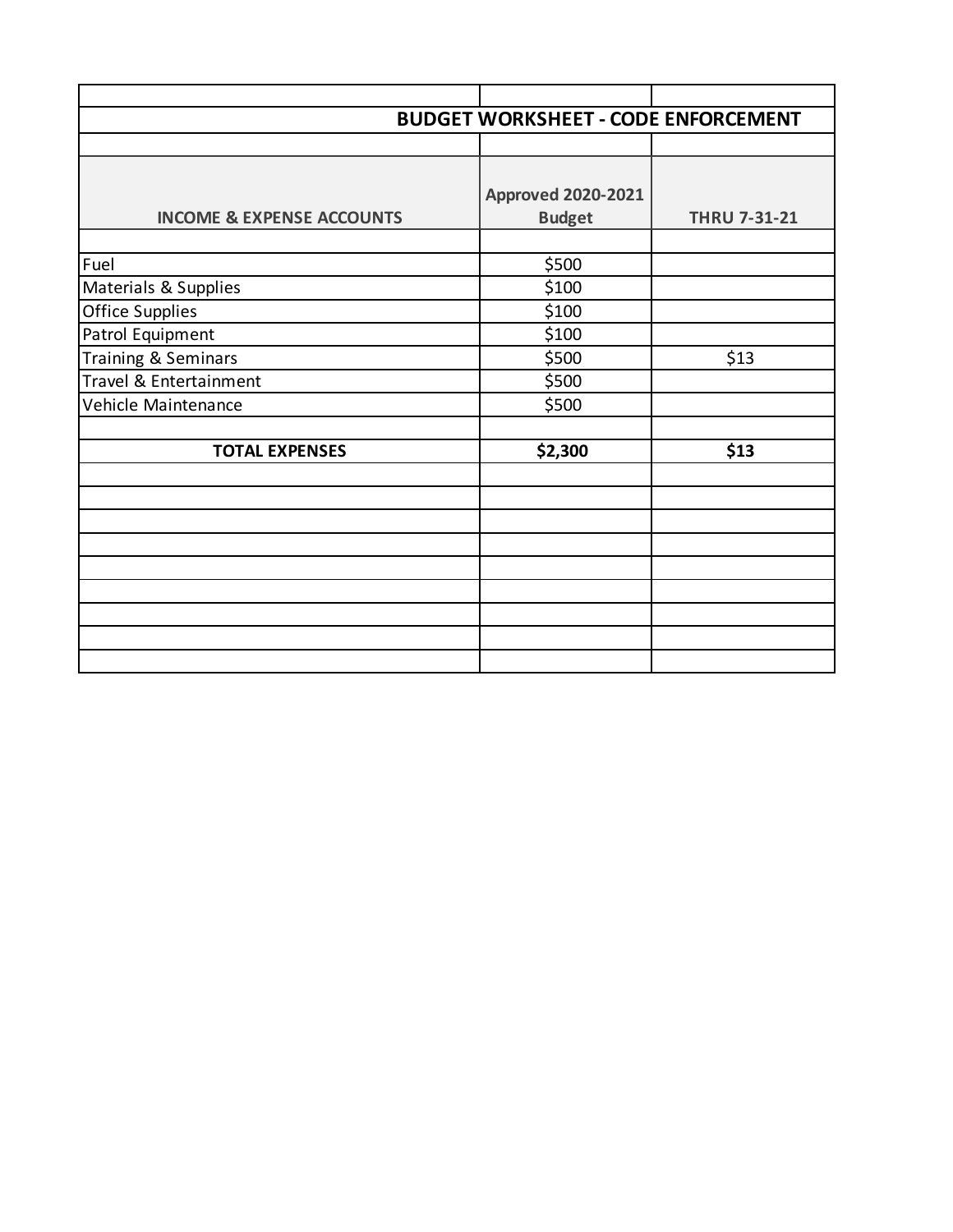| <b>BUDGET WORKSHEET - MUNICIPAL COURT</b> |                                            |                     |
|-------------------------------------------|--------------------------------------------|---------------------|
|                                           |                                            |                     |
| <b>INCOME &amp; EXPENSE ACCOUNTS</b>      | <b>Approved 2020-2021</b><br><b>Budget</b> | <b>THRU 7-31-21</b> |
|                                           |                                            |                     |
| Payroll Expenses                          | \$50,000                                   | \$40,030            |
| Employee Benefits - Retirement            | \$1,300                                    | \$931               |
| Payroll Taxes                             | \$3,900                                    | \$3,365             |
| Employee Benefits - Insurance             | \$10,000                                   | \$7,460             |
| <b>Collection Fees</b>                    | \$16,000                                   | \$14,858            |
| Computer Software                         | \$6,000                                    | \$5,691             |
| Leased Equipment                          | \$1,000                                    |                     |
| Legal Fees                                | \$5,000                                    | \$1,565             |
| <b>Office Supplies</b>                    | \$1,000                                    | \$824               |
| Postage & Freight                         | \$1,000                                    |                     |
| Training                                  | \$2,000                                    | \$100               |
| Travel                                    | \$3,000                                    |                     |
|                                           |                                            |                     |
| <b>TOTAL EXPENSES</b>                     | \$100,200                                  | \$74,824            |
|                                           |                                            |                     |
|                                           |                                            |                     |
|                                           |                                            |                     |
|                                           |                                            |                     |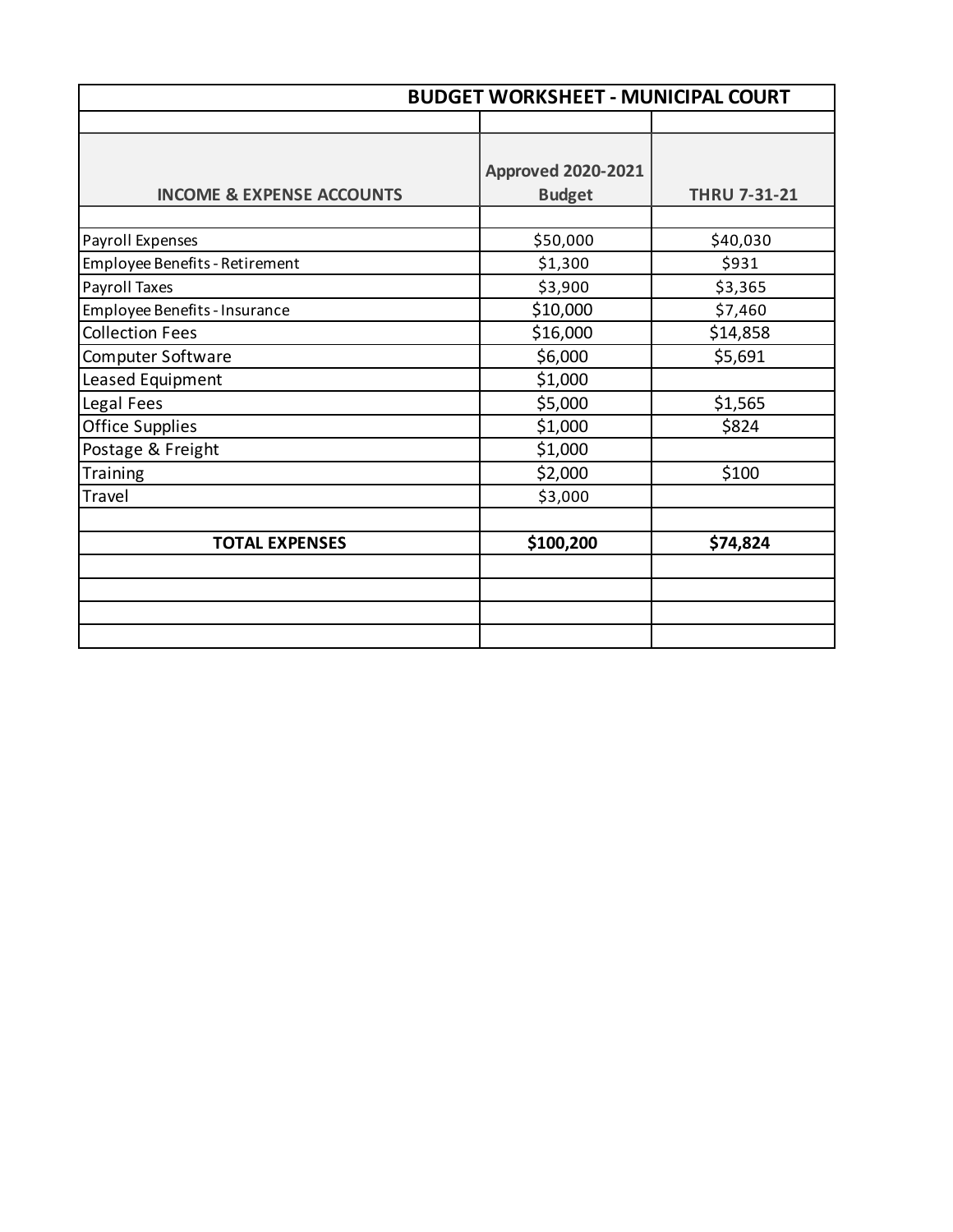|                                      |                           | <b>BUDGET WORKSHEET - CERTIFICATES OF OBLIGATION</b> |
|--------------------------------------|---------------------------|------------------------------------------------------|
|                                      |                           |                                                      |
|                                      |                           |                                                      |
|                                      | <b>Approved 2020-2021</b> |                                                      |
| <b>INCOME &amp; EXPENSE ACCOUNTS</b> | <b>Budget</b>             | <b>THRU 2/28/21</b>                                  |
|                                      |                           |                                                      |
| <b>Balance Forward of Funds</b>      |                           |                                                      |
|                                      |                           |                                                      |
| <b>TOTAL BALANCE FORWARD</b>         | \$0                       | \$0                                                  |
|                                      |                           |                                                      |
| <b>WWTP</b>                          |                           |                                                      |
| North Side Water Storage             |                           |                                                      |
|                                      |                           |                                                      |
| <b>TOTAL EXPENSES</b>                | \$0                       | \$0                                                  |
|                                      |                           |                                                      |
|                                      |                           |                                                      |
| <b>NET FUND BALANCE</b>              | \$0                       | \$0                                                  |
|                                      |                           |                                                      |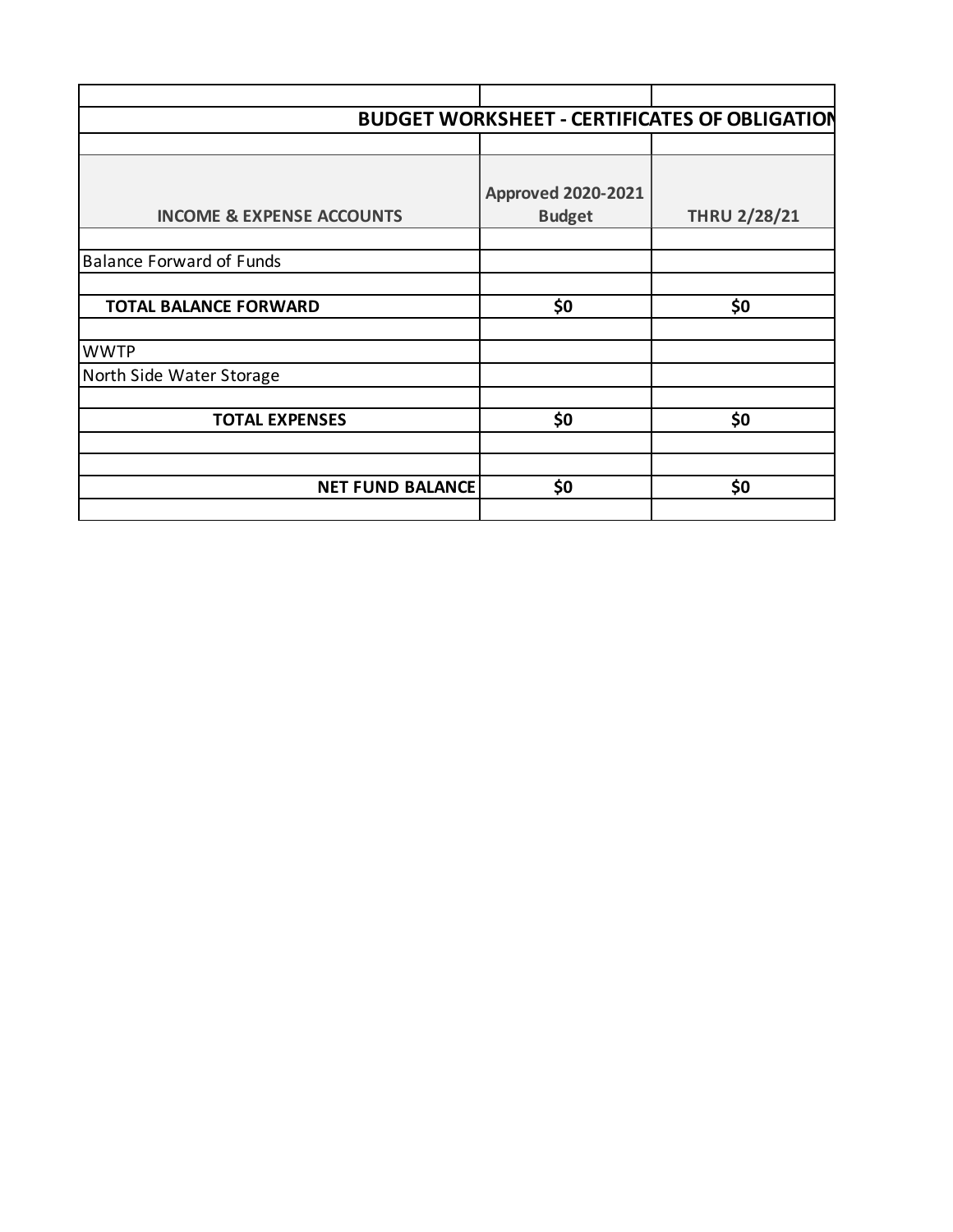|            | % Used of      |
|------------|----------------|
|            | <b>Current</b> |
| July-21    | <b>Budget</b>  |
|            |                |
| \$5,182    | 106%           |
|            |                |
| \$5,182    | 106%           |
|            |                |
| \$13,661   | 107%           |
| (\$20,405) | 121%           |
|            |                |
| (\$6,744)  | 101%           |
|            |                |
| \$84,749   | 106%           |
| \$9,703    | 378%           |
| \$3,425    | 178%           |
| \$19       | 15%            |
| \$15,151   | 102%           |
| \$100      | 81%            |
| \$89       | 108%           |
| \$24       | 108%           |
| \$1,800    | 83%            |
| \$18,378   | 88%            |
|            | 0%             |
|            | 0%             |
|            | 0%             |
|            | 0%             |
|            |                |
|            |                |
|            |                |
| \$133,438  | 92%            |
| \$131,876  | 95%            |
|            |                |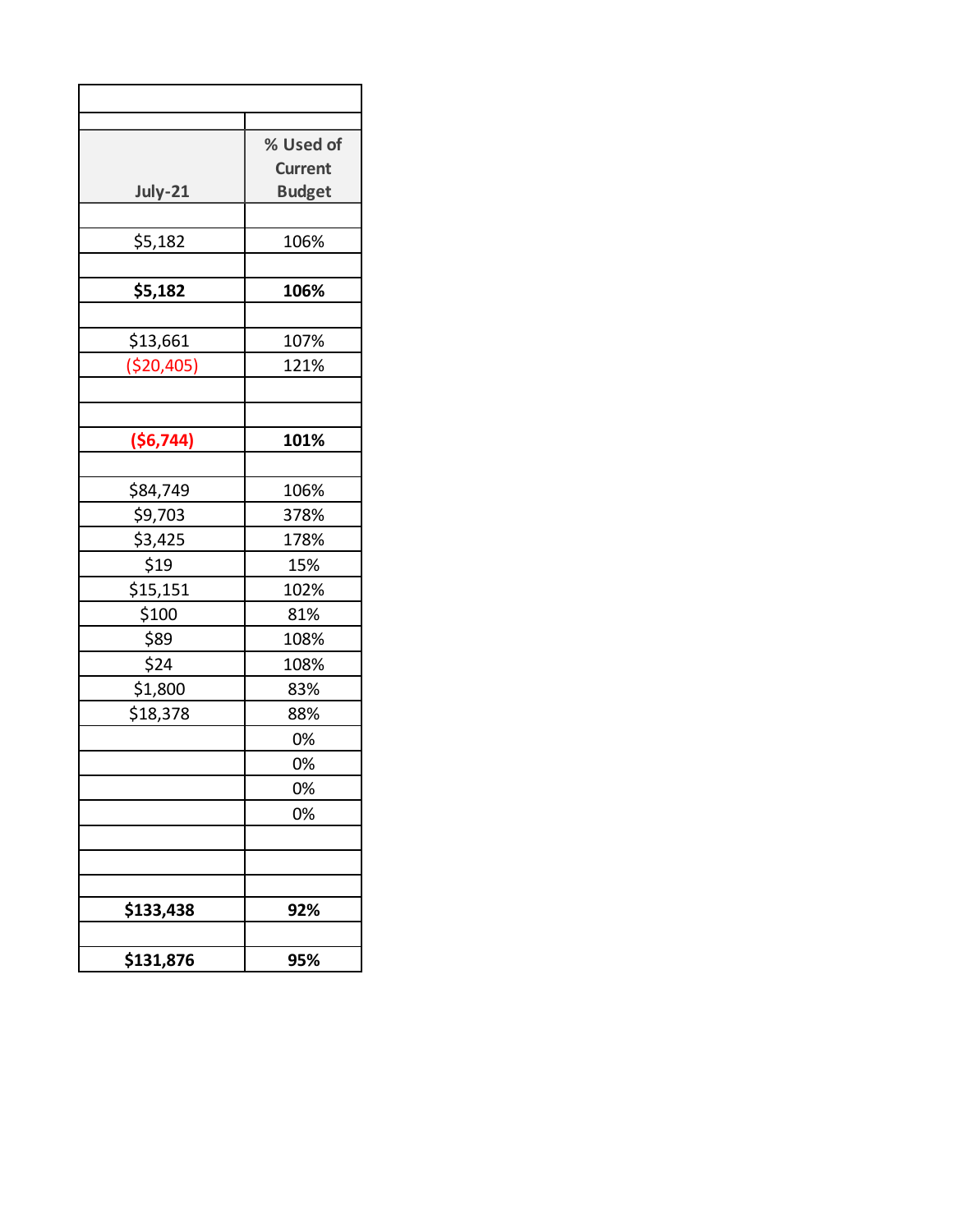|          | % Used of      |
|----------|----------------|
|          | <b>Current</b> |
| July-21  | <b>Budget</b>  |
|          |                |
|          | 65%            |
| \$15,367 | 85%            |
| \$461    | 89%            |
| \$1,218  | 93%            |
| \$2,862  | 60%            |
| \$1,994  | 48%            |
| \$15     | 97%            |
|          | 96%            |
|          | 83%            |
| \$745    | 4%             |
|          | 79%            |
| \$667    | 97%            |
| \$4,336  | 82%            |
| \$578    | 67%            |
|          | 7%             |
| \$5      | 59%            |
| \$1,132  | 21%            |
|          | 0%             |
| \$26,134 | 89%            |
|          | 0%             |
|          | 20%            |
| \$1,725  | 99%            |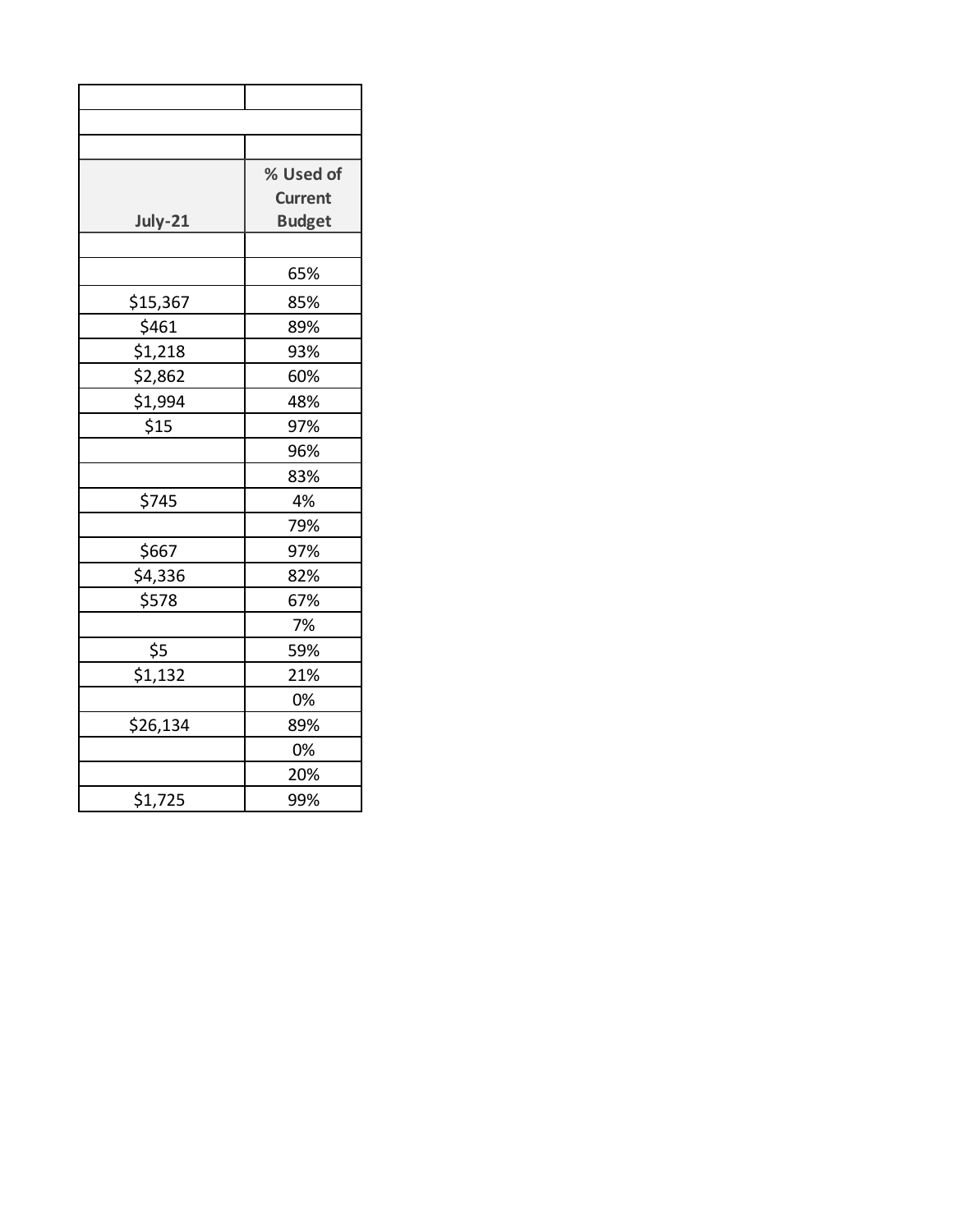|            | % Used of      |
|------------|----------------|
|            | <b>Current</b> |
| July-21    | <b>Budget</b>  |
|            |                |
| \$154      | 71%            |
| \$405      | 72%            |
| \$367      | 61%            |
|            | 0%             |
|            | 1%             |
| \$7,574    | 75%            |
|            | 73%            |
| \$77,847   | 50%            |
|            | 0%             |
|            | 26%            |
|            | 0%             |
|            |                |
| \$143,586  | 61%            |
|            |                |
| (\$11,710) |                |
|            |                |
|            |                |
|            |                |
|            |                |
|            |                |
|            |                |
|            |                |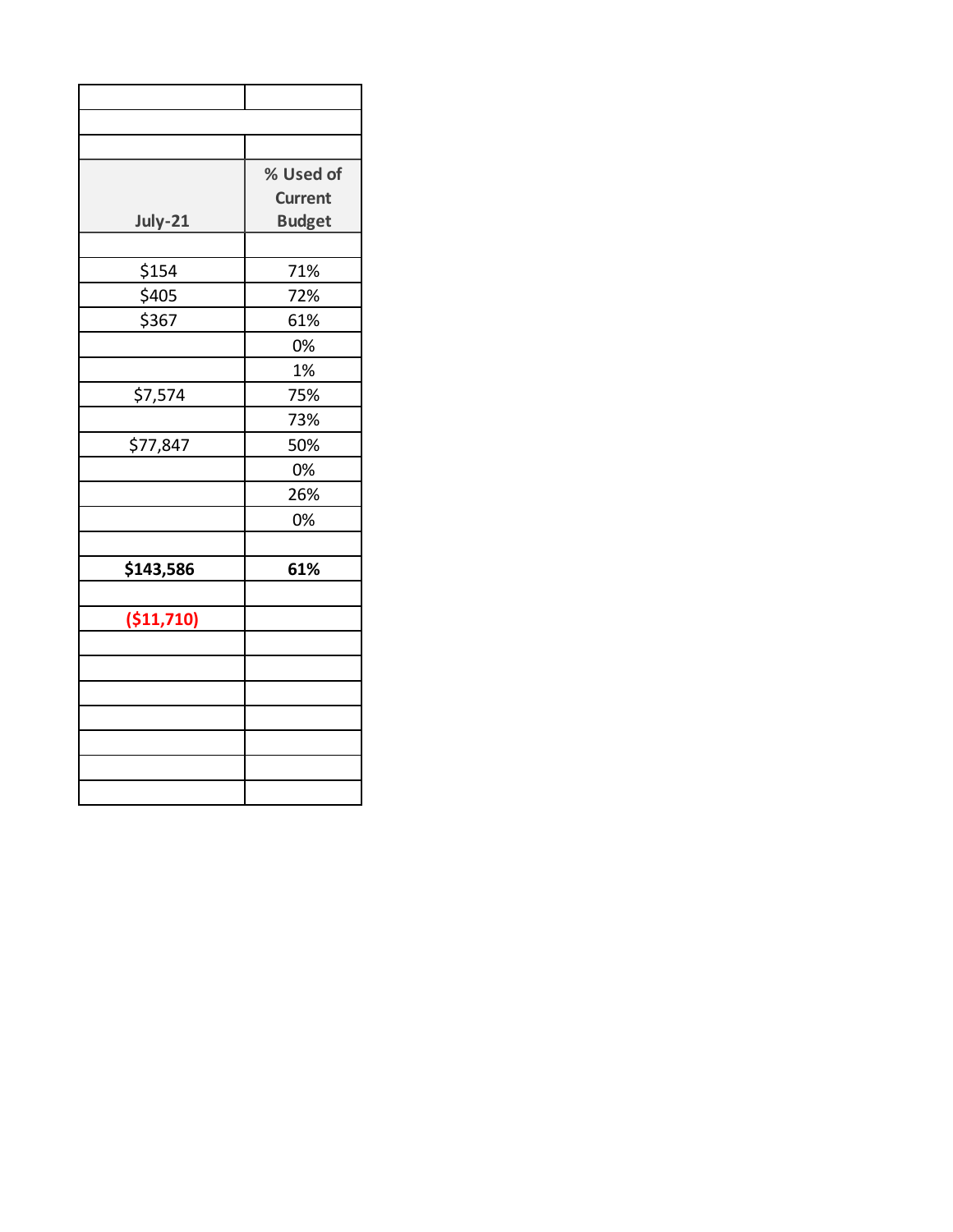|                | % Used of      |
|----------------|----------------|
|                | <b>Current</b> |
| <b>July-21</b> | <b>Budget</b>  |
|                |                |
| \$126,041      | 96%            |
|                | 90%            |
|                |                |
| \$126,041      | 98%            |
|                |                |
|                |                |
| \$3,347        | 85%            |
|                | 39%            |
| \$1,500        | 150%           |
|                | 240%           |
| \$950          | 240%           |
| \$479          | 140%           |
| \$96           | 116%           |
| \$15           | 10%            |
| \$728          | 157%           |
|                | 25%            |
|                | 0%             |
|                |                |
| \$7,115        | 50%            |
|                |                |
|                |                |
|                |                |
| \$133,156      | 91%            |
|                |                |
|                |                |
|                |                |
|                |                |
|                |                |
|                |                |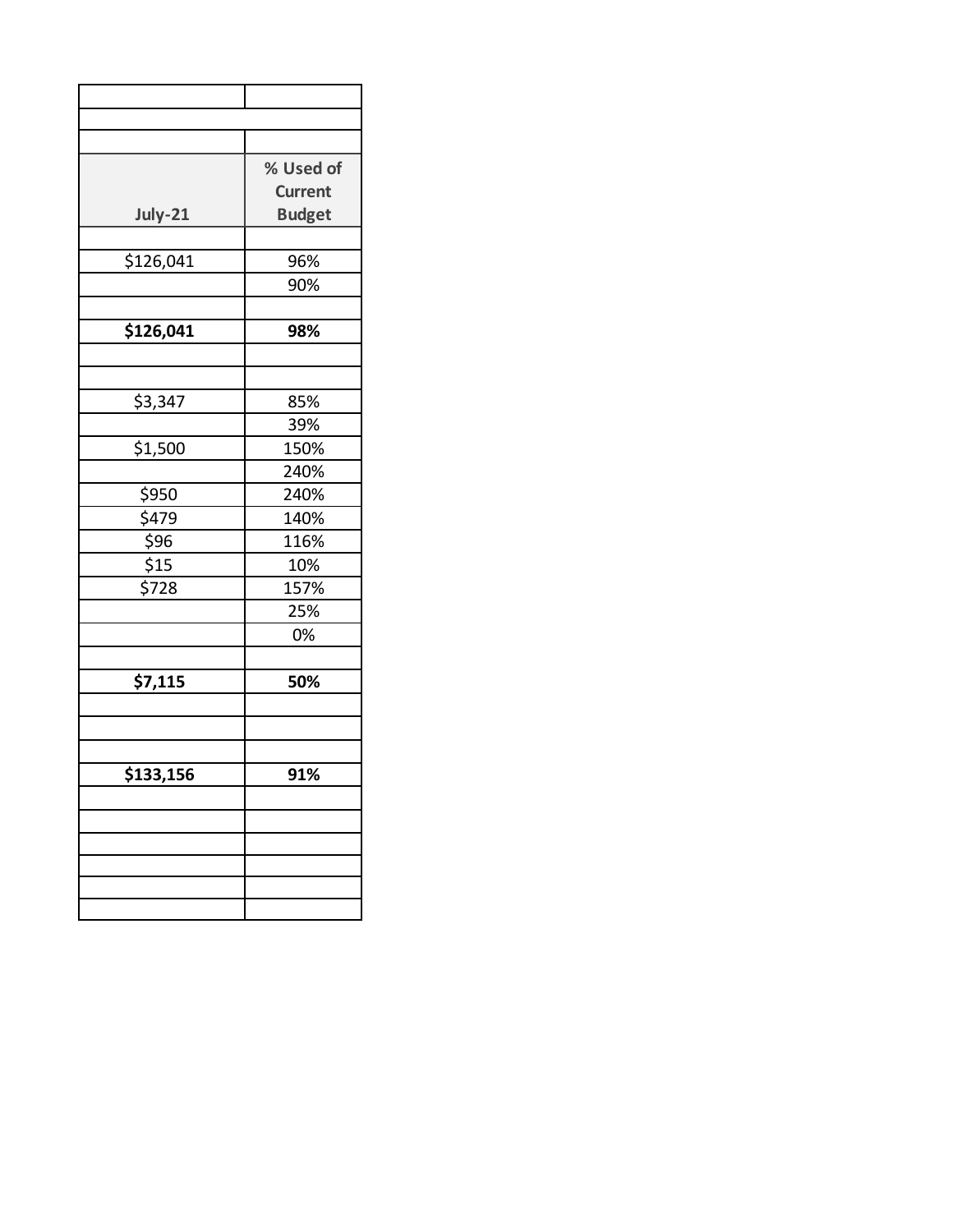|                    | % Used of      |
|--------------------|----------------|
|                    | <b>Current</b> |
| July-21            | <b>Budget</b>  |
|                    |                |
| \$27,050           | 69%            |
| \$813              | 65%            |
| \$2,114            | 72%            |
| \$5,598            | 69%            |
| \$6,768            | 67%            |
| 5472               | 43%            |
| $\frac{1}{51,002}$ | 76%            |
|                    | 20%            |
|                    | 77%            |
| \$3,874            | 65%            |
| \$1,420            | 71%            |
| \$657              | 100%           |
| \$1,589            | 56%            |
| \$1,654            | 55%            |
| \$667              | 73%            |
| \$899              | 56%            |
|                    | 0%             |
| \$1,936            | 59%            |
|                    | 33%            |
|                    | 49%            |
| \$1,789            | 68%            |
|                    | 92%            |
|                    |                |
| \$65               | 39%            |
|                    | 11%            |
|                    |                |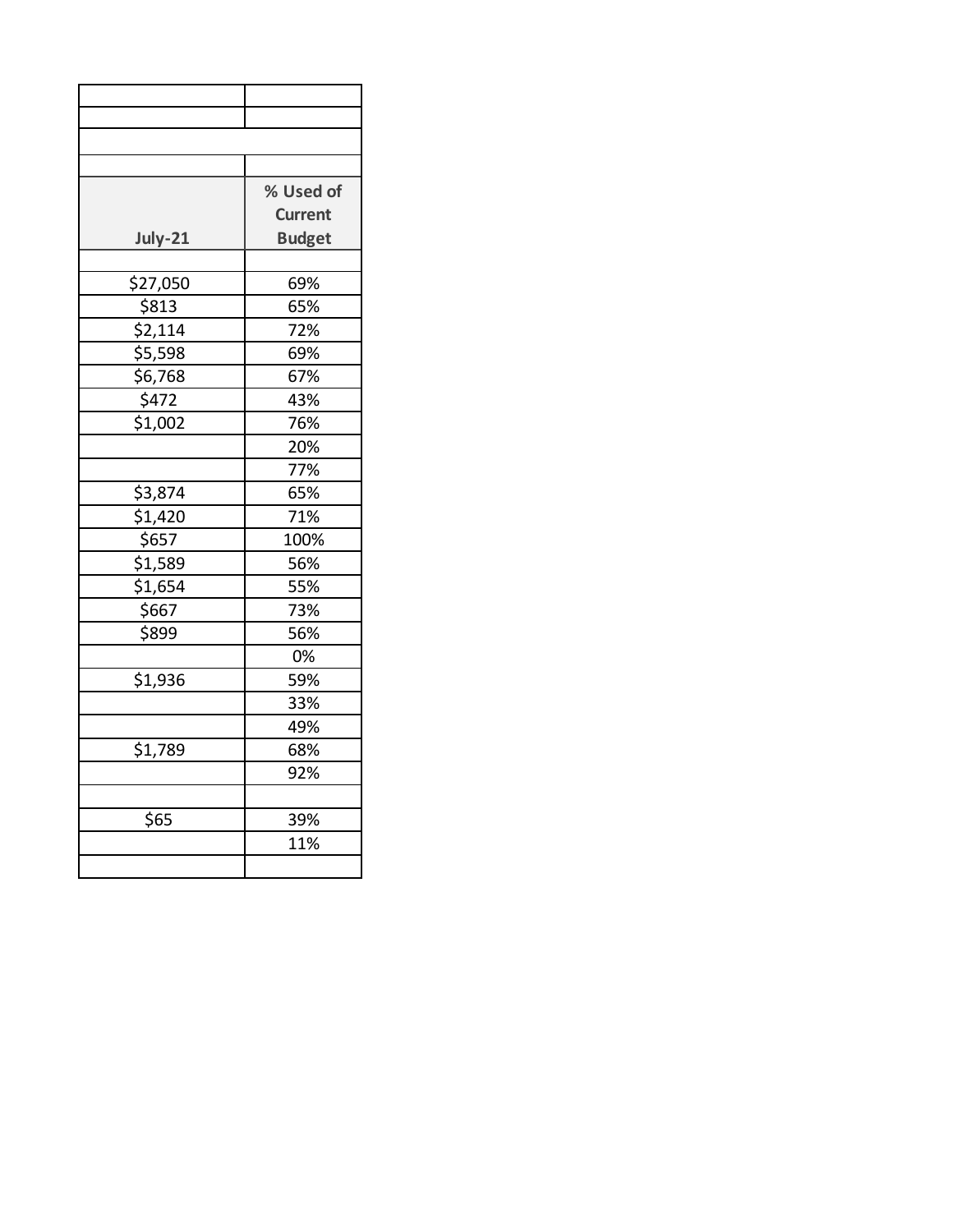|                      | % Used of      |
|----------------------|----------------|
|                      | <b>Current</b> |
| July-21              | <b>Budget</b>  |
|                      |                |
| \$405                | 89%            |
|                      | 33%            |
| \$600                |                |
| 51,990               | 69%            |
|                      | 100%           |
| \$959                | 96%            |
|                      |                |
|                      |                |
|                      |                |
|                      |                |
| \$62,321             | 69%            |
|                      |                |
| $\overline{$}70,835$ |                |
|                      |                |
|                      |                |
|                      |                |
|                      |                |
|                      |                |
|                      |                |
|                      |                |
|                      |                |
|                      |                |
|                      |                |
|                      |                |
|                      |                |
|                      |                |
|                      |                |
|                      |                |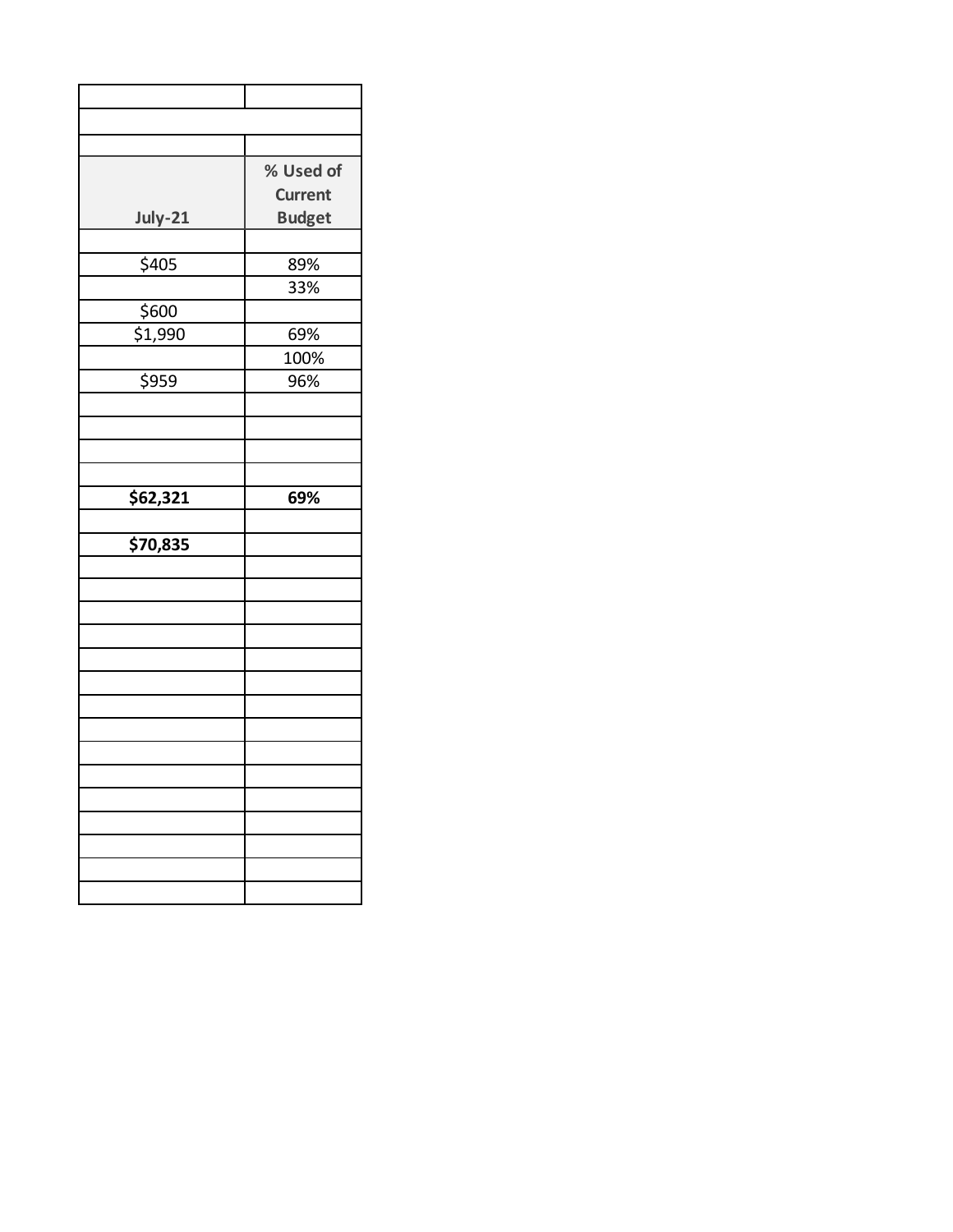|          | % Used of      |  |
|----------|----------------|--|
|          | <b>Current</b> |  |
| July-21  | <b>Budget</b>  |  |
|          |                |  |
| \$27,309 | 87%            |  |
| \$819    | 81%            |  |
| \$2,046  | 84%            |  |
| \$4,478  | 75%            |  |
| \$351    | 86%            |  |
|          | 88%            |  |
|          | 98%            |  |
| \$114    | 29%            |  |
|          | 0%             |  |
| \$667    | 59%            |  |
|          | 17%            |  |
| \$300    | 73%            |  |
|          | 36%            |  |
|          | 15%            |  |
| \$1,631  | 48%            |  |
|          | 52%            |  |
|          | 4%             |  |
|          | 14%            |  |
| \$257    | 51%            |  |
|          | 0%             |  |
|          | 96%            |  |
|          |                |  |
|          |                |  |
| \$37,972 | 80%            |  |
|          |                |  |
|          |                |  |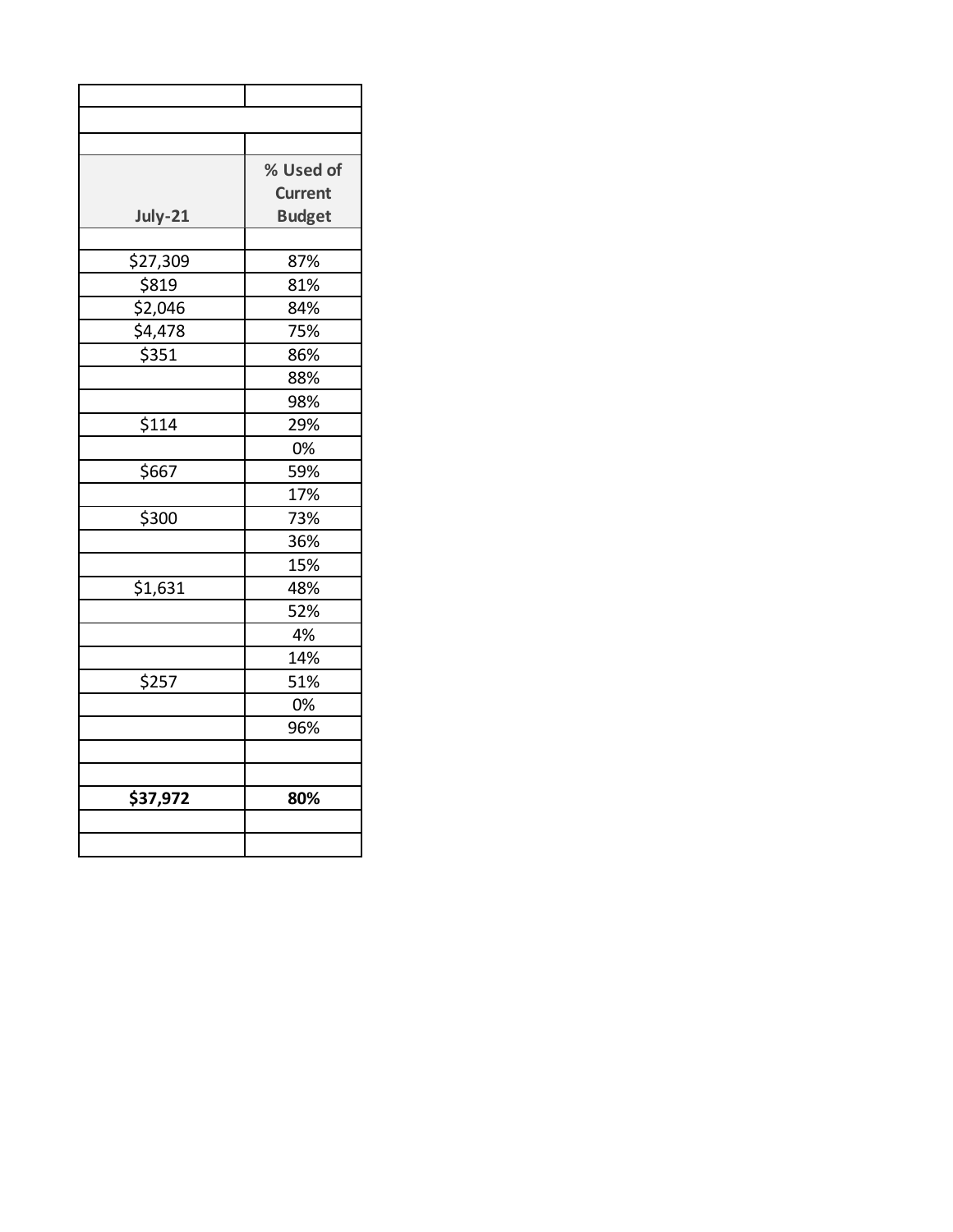|         | % Used of      |
|---------|----------------|
|         | <b>Current</b> |
| July-21 | <b>Budget</b>  |
|         |                |
|         | 0%             |
|         | 0%             |
|         | 0%             |
|         | 0%             |
|         | 3%             |
|         | 0%             |
|         | 0%             |
|         |                |
| \$0     | 1%             |
|         |                |
|         |                |
|         |                |
|         |                |
|         |                |
|         |                |
|         |                |
|         |                |
|         |                |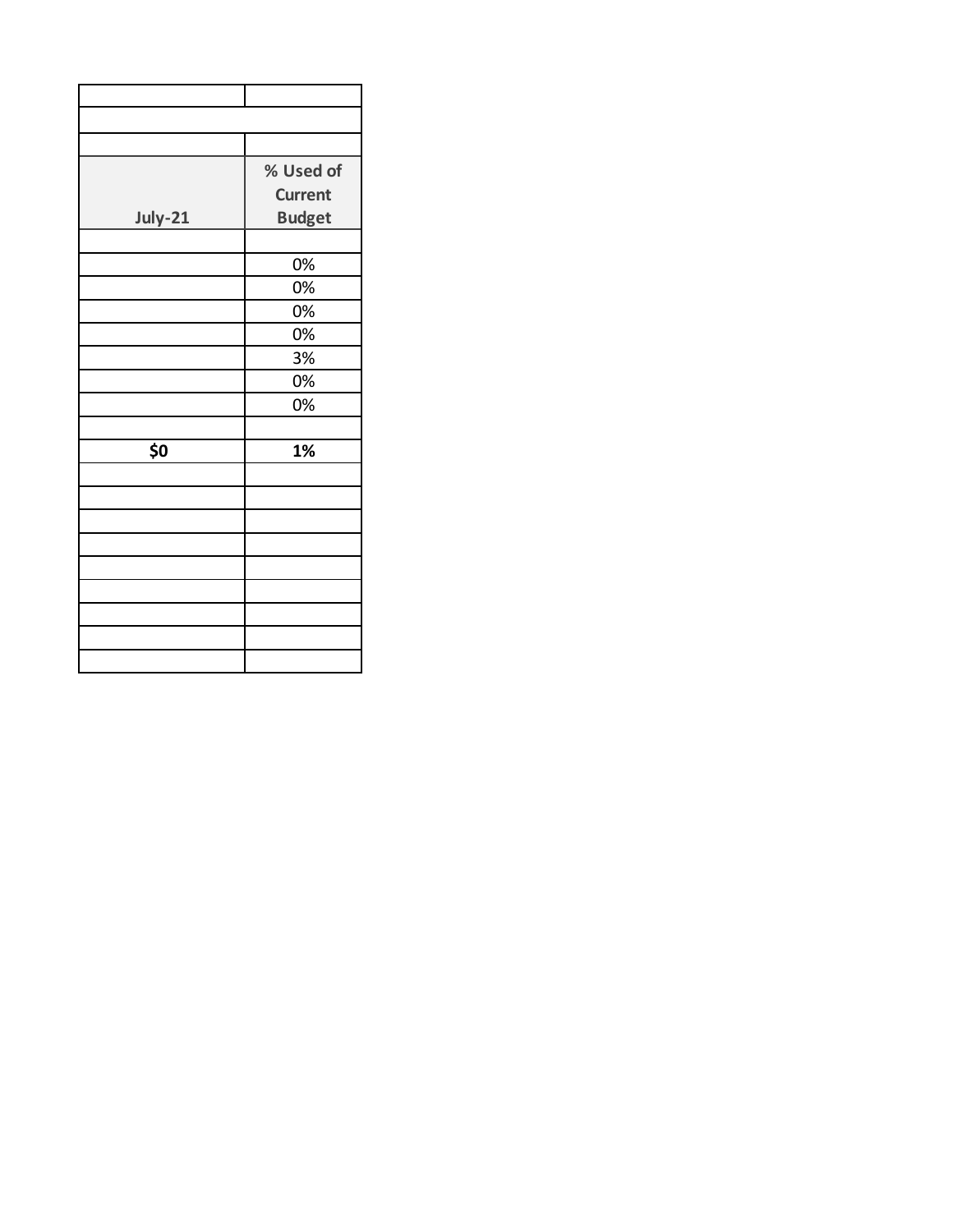|         | % Used of      |  |
|---------|----------------|--|
|         | <b>Current</b> |  |
| July-21 | <b>Budget</b>  |  |
|         |                |  |
| \$3,684 | 80%            |  |
| \$83    | 72%            |  |
| \$298   | 86%            |  |
| \$746   | 75%            |  |
| \$1,941 | 93%            |  |
|         | 95%            |  |
|         | 0%             |  |
| \$100   | 31%            |  |
| \$722   | 82%            |  |
|         | 0%             |  |
|         | 5%             |  |
|         | 0%             |  |
|         |                |  |
| \$7,574 | 75%            |  |
|         |                |  |
|         |                |  |
|         |                |  |
|         |                |  |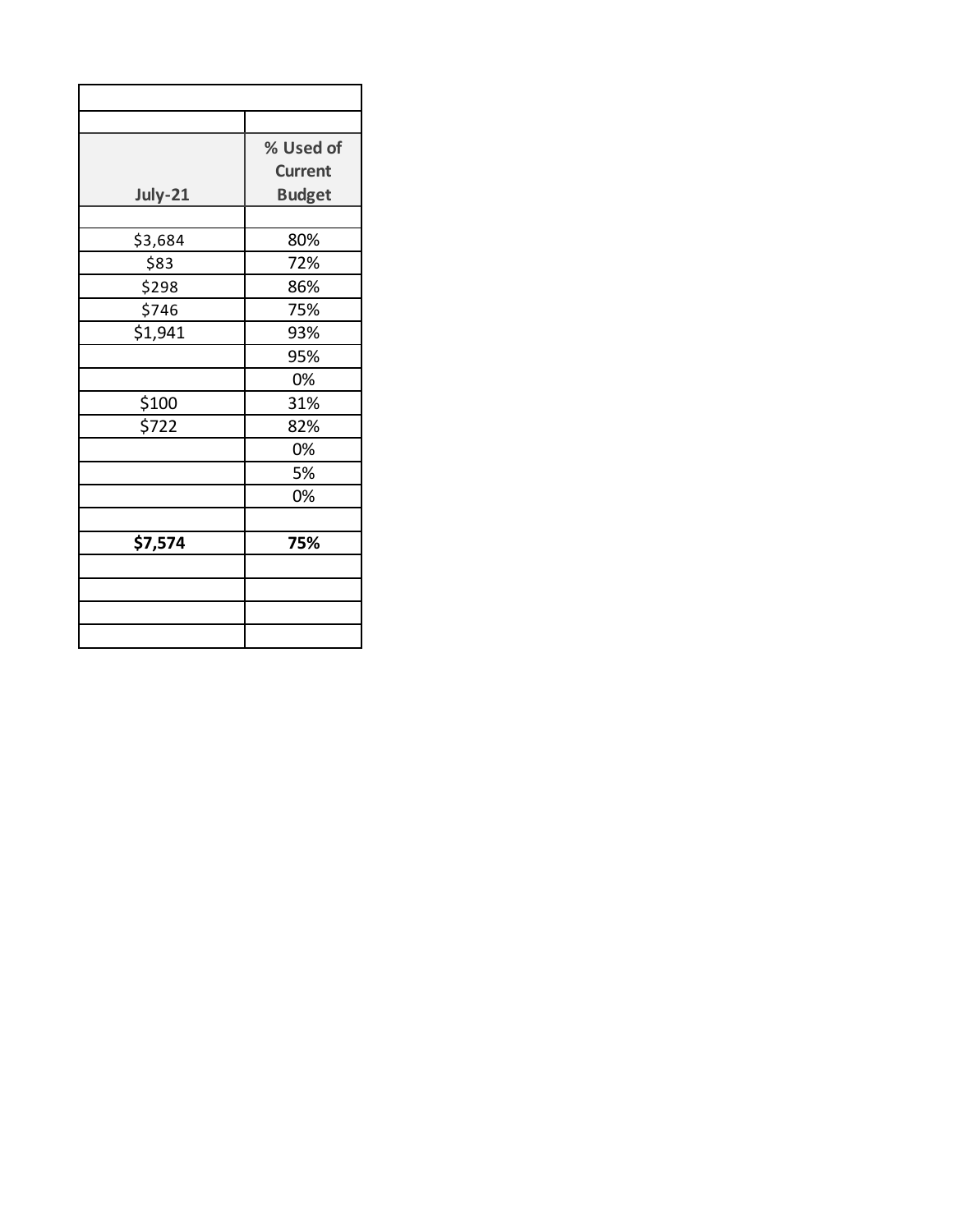|             | % Used of      |
|-------------|----------------|
|             | <b>Current</b> |
| February-21 | <b>Budget</b>  |
|             |                |
|             | #DIV/0!        |
|             |                |
| \$0         | #DIV/0!        |
|             |                |
|             | #DIV/0!        |
|             | #DIV/0!        |
|             |                |
| \$0         | #DIV/0!        |
|             |                |
|             |                |
| \$0         | #DIV/0!        |
|             |                |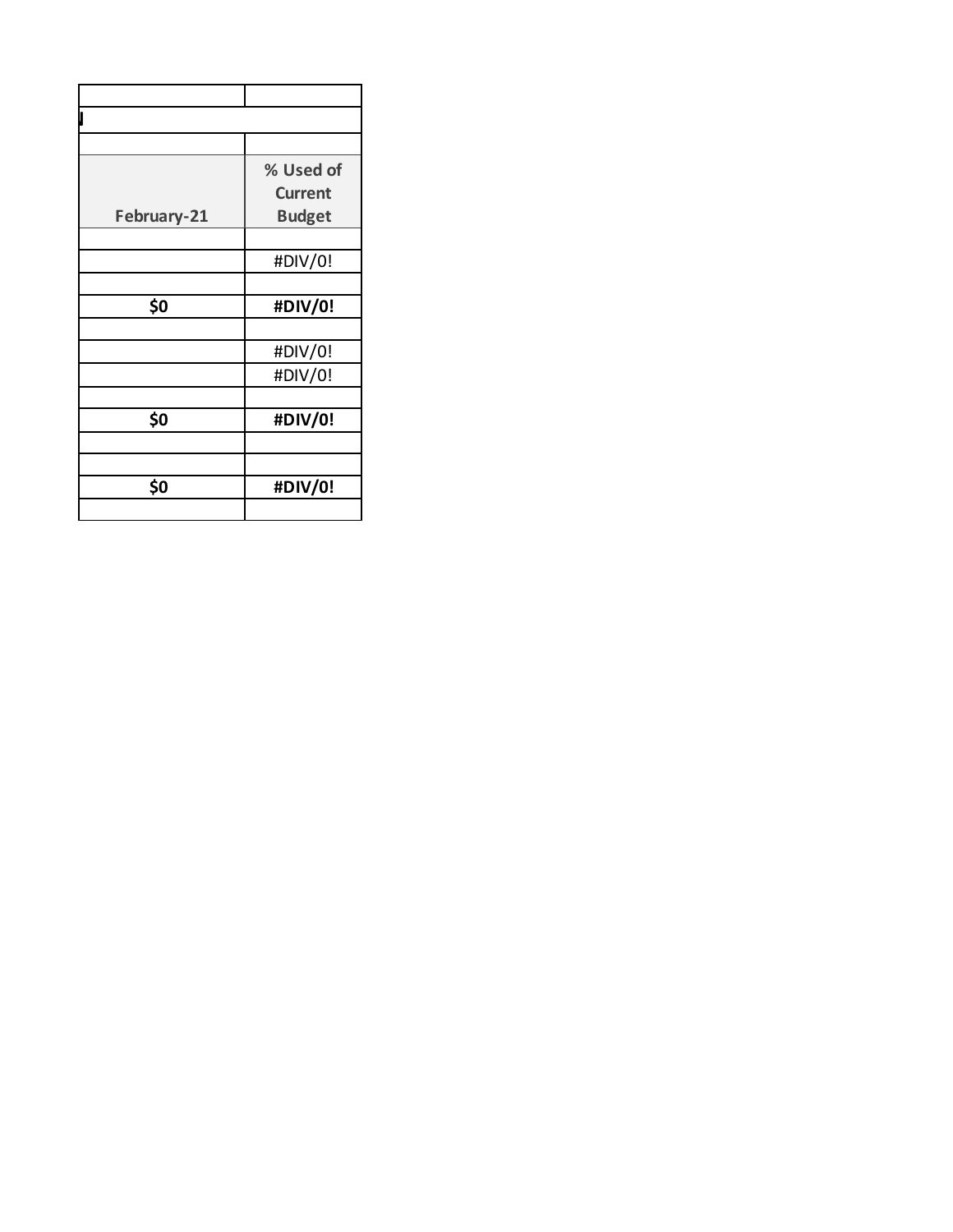## **BUDGET WORKSHEET - GENERAL FUND**

#### **INCOME ACCOUNTS**

Current Taxes

Municipal Court Citations Direct Obligations to State Code Enforcement Income Sales Tax Collected-Comptroller Building Permits Interest Income Franchise Fees Street Lights Credit Card Convenience Fees Other Permits & Fees Grant Income (ETCOG) Transfer In From W&S (CA) Garbage Fees (Net) Funds Transfer

#### **EXPENSE ACCOUNTS**

| <b>Appraisal Expenses</b>           |         |
|-------------------------------------|---------|
| Payroll Expenses                    | 178,350 |
| <b>Employee Benefits-Retirement</b> | 10,525  |
| Payroll Taxes                       | 14,400  |
| <b>Employee Benefits-Insurance</b>  | 26,000  |
| Utilities                           |         |
| Utilities-Street Lights             |         |
| <b>Community Events</b>             |         |
| Insurance-Property & Liability      |         |
| Repairs & Maintenance               |         |
| City Park Expense                   |         |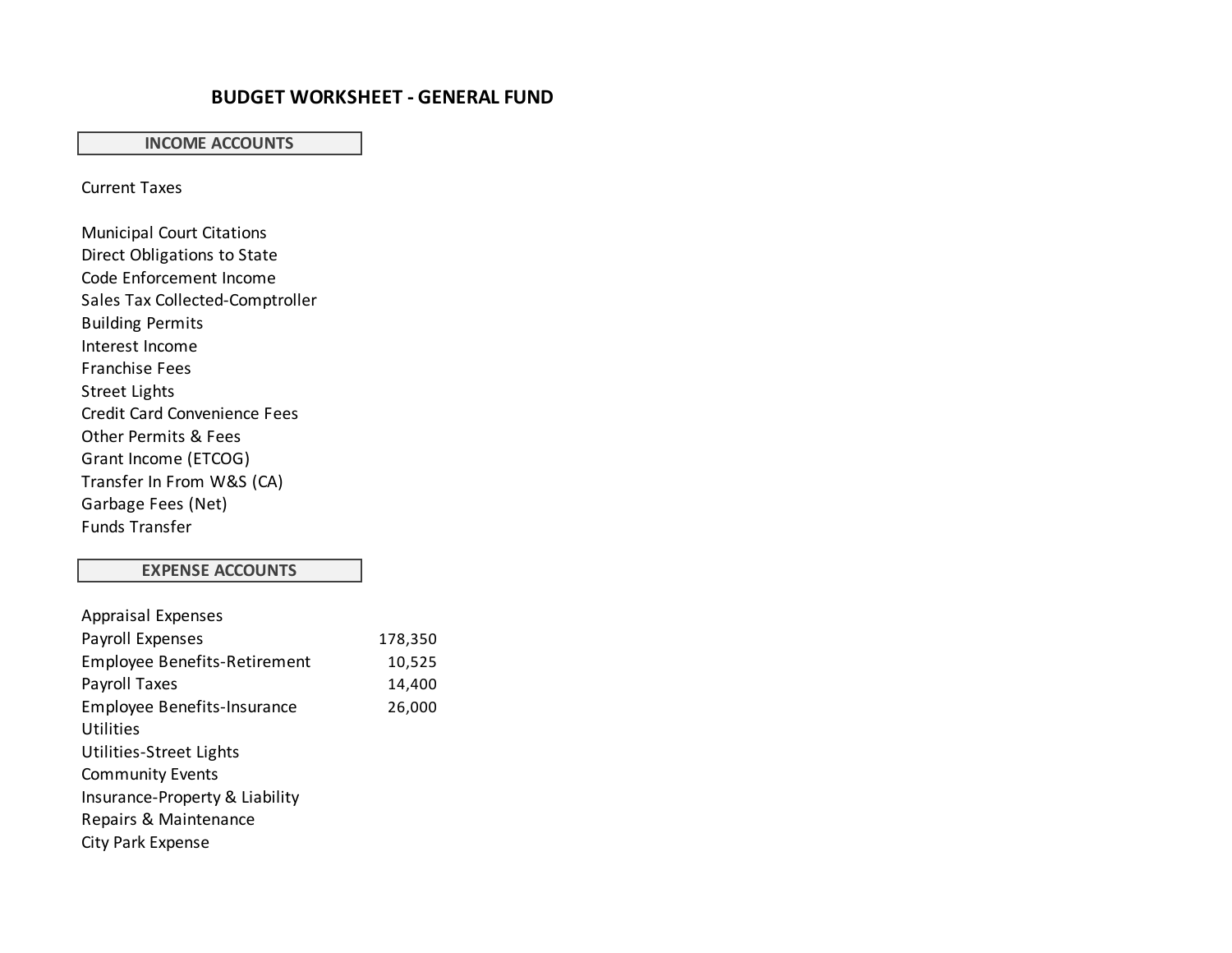Computers & Websites Office Supplies Telephones/Cell Phones Postage & Freight Dues & Fees Travel & Entertainment Advertising Capital Improvements Equipment Rental Training & Seminars Municipal Court Costs Materials & Supplies Leased Equipment Legal, Engineering & Accounting Street Maintenance Code Enforcement Expense Election Expense Police Department Expense Beautification & Development Bank Service Charges Contingencies

# **BUDGET WORKSHEET - WATER & SEWER FUND**

#### **INCOME ACCOUNTS**

Water & Sewer Revenue Water Purchased (COGS)

Late Fees NSF Charges Water Tap Fees Sewer Tap Fees Sale of Meter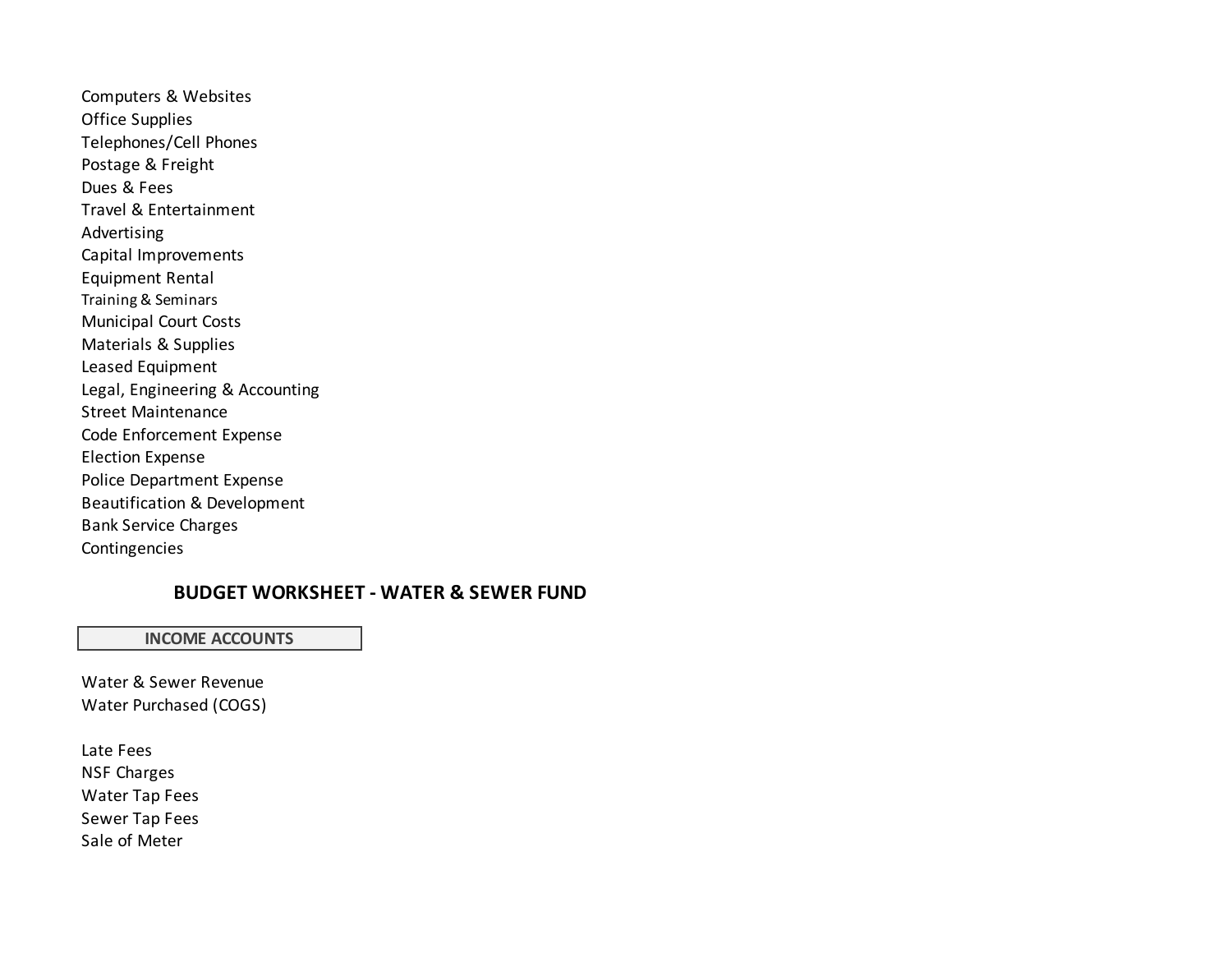Turn-On Fees Transfer Fees Interest Income Credit Card Convenience Fees

### **EXPENSE ACCOUNTS**

| Payroll Expenses                    | 438,900 |
|-------------------------------------|---------|
| <b>Employee Benefits-Retirement</b> | 24,200  |
| Payroll Taxes                       | 35,900  |
| Employee Benefits-Insurance         | 24,200  |
| Utilities                           |         |
| Telephone/Cell Phones               |         |
| Postage & Freight                   |         |
| <b>Equipment Rental</b>             |         |
| Insurance-Property & Liability      |         |
| Repairs & Maintenance               |         |
| Materials & Supplies                |         |
| Truck & Heavy Equip. Maint.         |         |
| <b>Testing Expenses</b>             |         |
| Chemicals                           |         |
| Computers & Websites                |         |
| <b>Office Supplies</b>              |         |
| <b>TCEQ Fines</b>                   |         |
| Dues, Permits & Fees                |         |
| Travel & Entertainment              |         |
| Truck & Heavy Equip. Purchase       |         |
| Fuel                                |         |
| Advertising                         |         |
| <b>Telemetry Expense</b>            |         |
| Uniforms                            |         |
| Licenses & Certifications           |         |
| Leased Equipment                    |         |
| Capital Improvements                |         |
|                                     |         |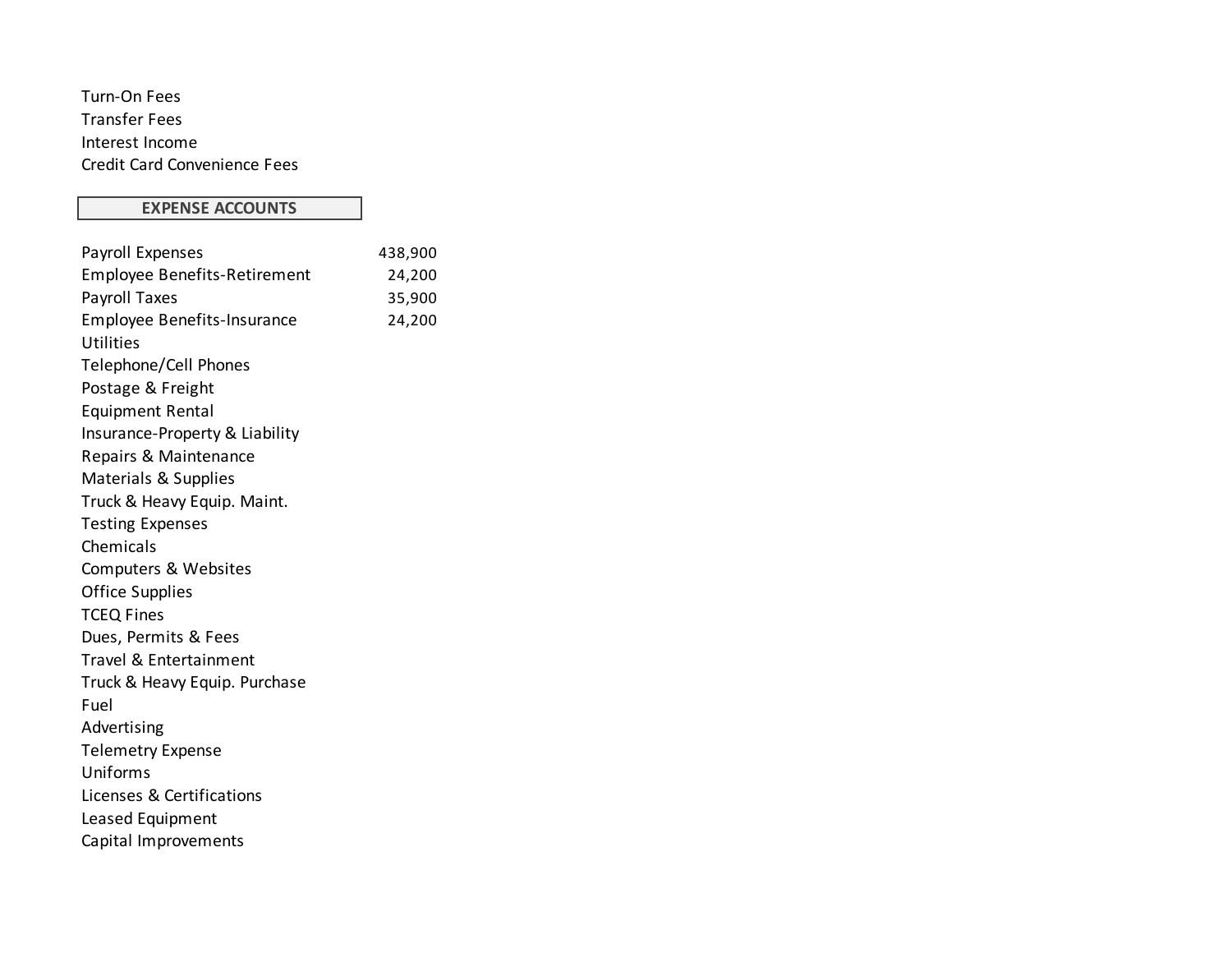| <b>Water Tower Maintenance</b>     |  |
|------------------------------------|--|
| Legal, Engineering & Accounting    |  |
| <b>Training &amp; Seminars</b>     |  |
| <b>Bank Service Charges</b>        |  |
| Contingencies                      |  |
| Long Term Capital Improvements     |  |
| <b>Credit Card Processing Fees</b> |  |
| Transfer to General Fund - (CA)    |  |

# **BUDGET WORKSHEET - POLICE DEPARTMENT**

#### **EXPENSE ACCOUNTS**

| Payroll Expenses                    | 343,000 |
|-------------------------------------|---------|
| <b>Employee Benefits-Retirement</b> | 20,250  |
| Payroll Taxes                       | 28,000  |
| <b>Employee Benefits-Insurance</b>  | 51,900  |
| Utilities                           |         |
| Insurance-Property & Liability      |         |
| Vehicle Purchase                    |         |
| Vehicle Maintenance                 |         |
| Repairs & Maintenance-Building      |         |
| Computers & Software                |         |
| <b>Office Supplies</b>              |         |
| Telephones/Cell Phones              |         |
| Postage & Freight                   |         |
| Travel & Entertainment              |         |
| Legal, Engineering & Accounting     |         |
| Fuel                                |         |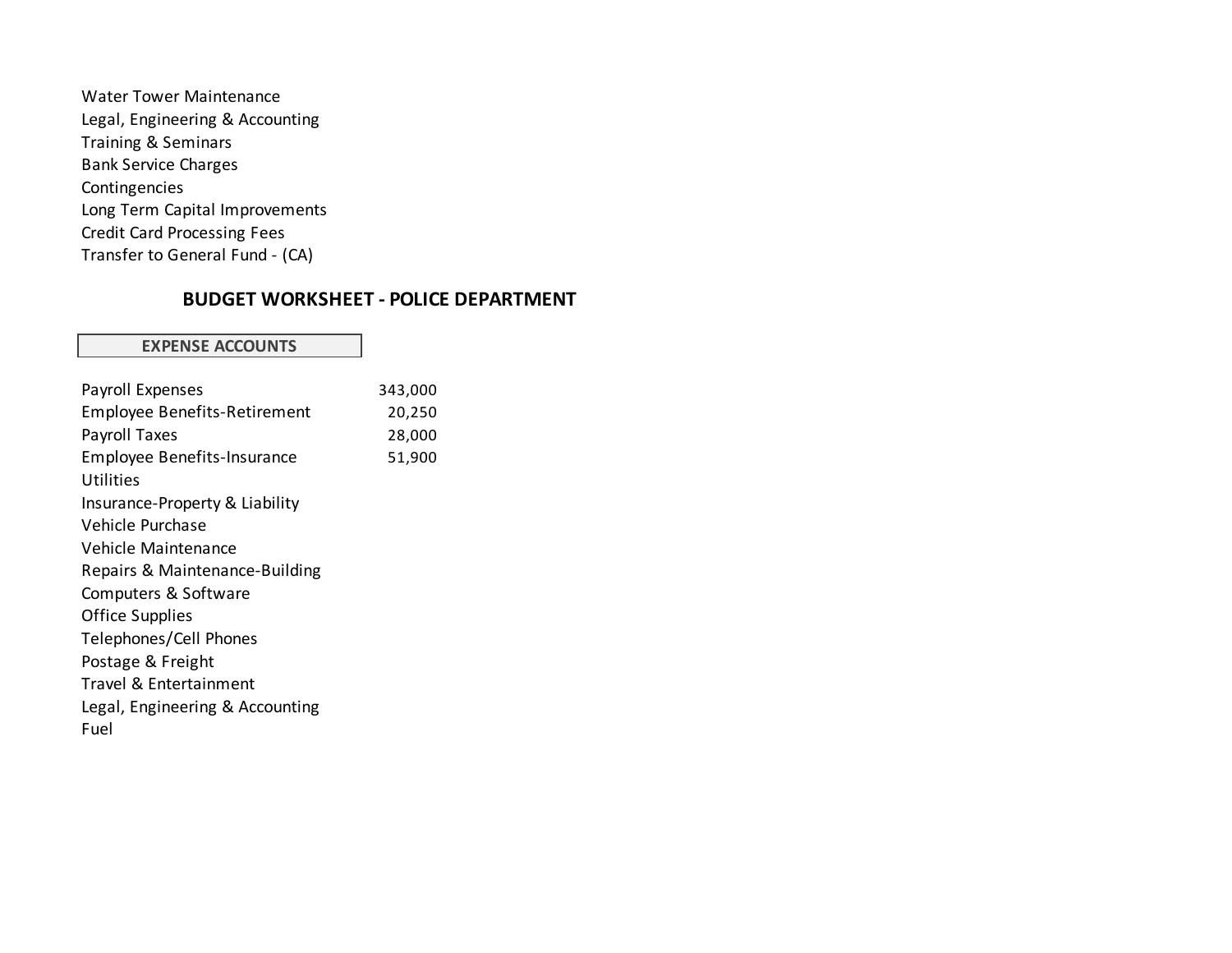Patrol Equipment Training & Seminars Uniforms Materials & Supplies Canine Division Leased Equipment Capital Improvements

## **BUDGET WORKSHEET - CODE ENFORCEMENT**

#### **INCOME & EXPENSE ACCOUNTS**

Payroll Expenses Employee Benefits-Retirement Payroll Taxes Employee Benefits-Insurance Fuel Materials & Supplies Office Supplies Patrol Equipment Cell Phone Training & Seminars Travel & Entertainment Uniforms Vehicle Maintenance

## **BUDGET WORKSHEET - MUNICIPAL COURT**

#### **INCOME & EXPENSE ACCOUNTS**

Child Safety Seat Collection Fees Computer Software Court Handouts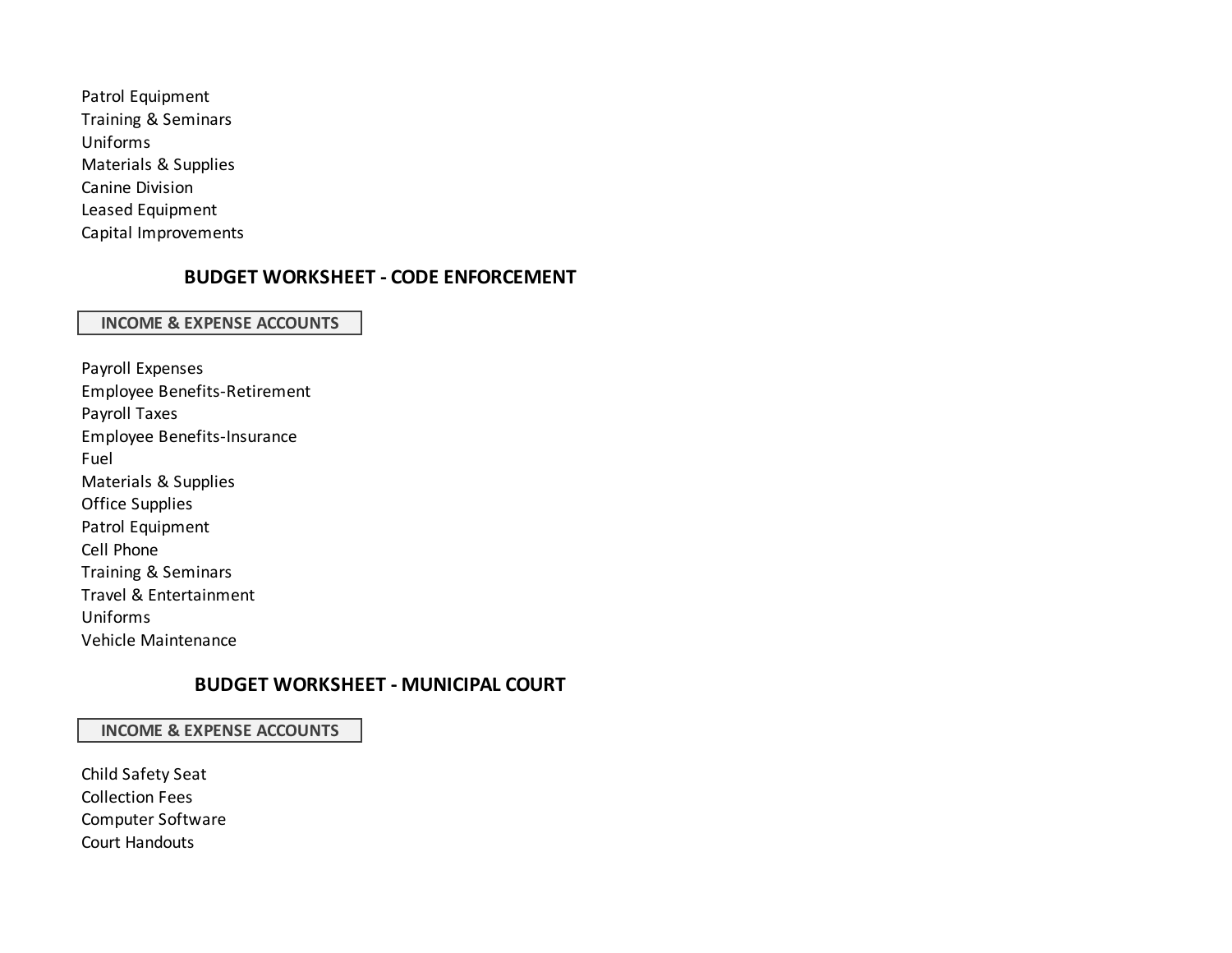| Leased Equipment                         |        |
|------------------------------------------|--------|
| Legal Fees                               |        |
| <b>Office Supplies</b>                   |        |
| OmniBase                                 |        |
| Postage & Freight                        |        |
| Postage Machine Rental                   |        |
| Printer Ink & Supplies                   |        |
| <b>State Criminal Court &amp; Fees</b>   |        |
| Training                                 |        |
| Travel                                   |        |
| <b>Municipal Court Citation Receipts</b> |        |
| Less: Direct Obligations to State        |        |
| Payroll Expenses                         | 50,500 |
| Payroll Taxes                            | 4,400  |
| Retirement                               | 2,400  |
| Health Insurance                         | 8,640  |
|                                          |        |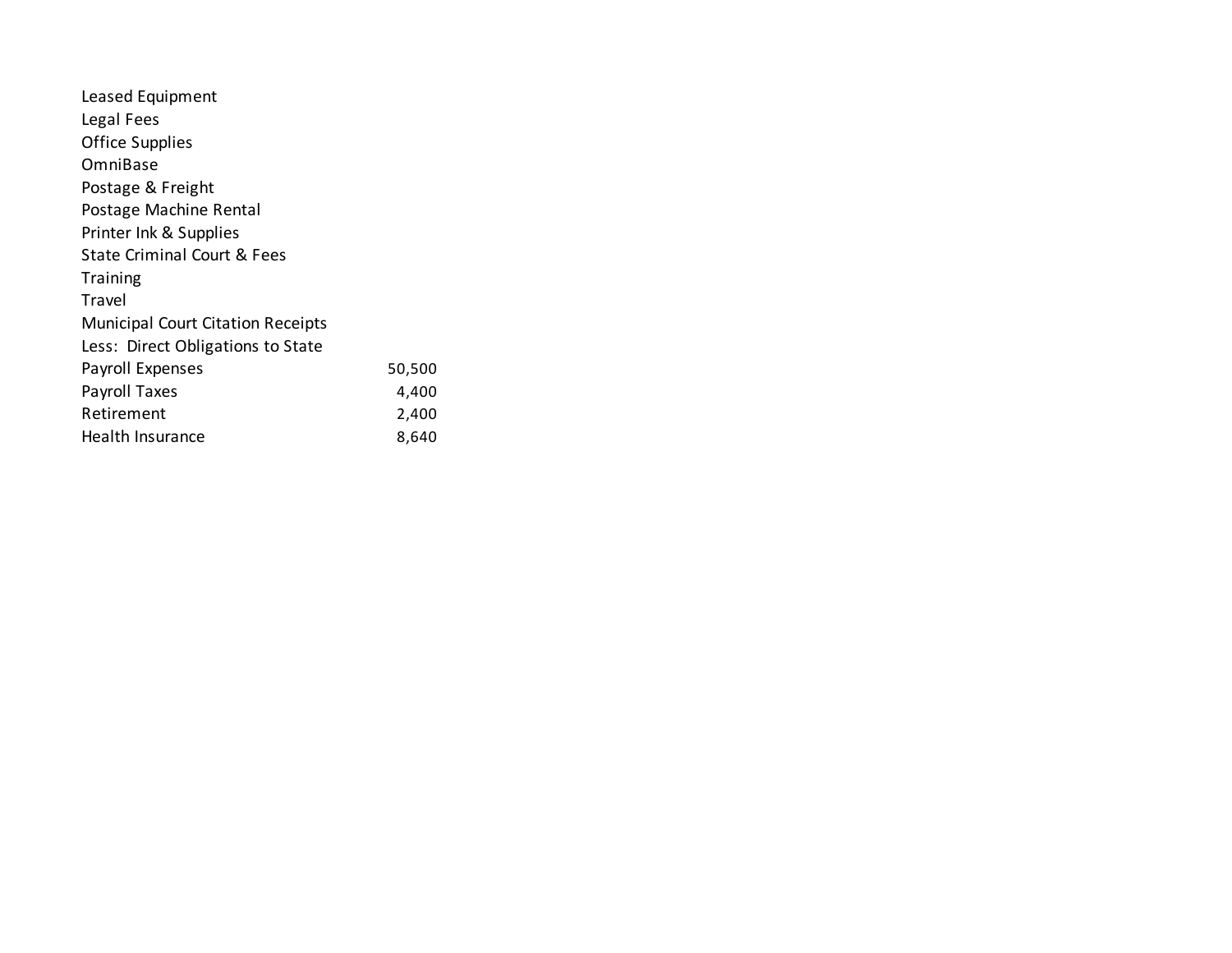|                                     | <b>Approved 2020-</b> | <b>Approved 2021-</b> |
|-------------------------------------|-----------------------|-----------------------|
| <b>INCOME ACCOUNTS</b>              | 2021 Budget           | 2022 Budget           |
|                                     |                       |                       |
| <b>Current Taxes</b>                | \$400,000             | \$410,000             |
|                                     |                       |                       |
| <b>NET TAX REVENUE</b>              | \$400,000             | \$410,000             |
|                                     |                       |                       |
| <b>Municipal Court Citations</b>    | \$175,000             | \$175,000             |
| Direct Obligations to State         | ( \$50,000]           | ( \$50,000]           |
| Code Enforcement Income             |                       |                       |
|                                     |                       |                       |
| <b>NET FINE INCOME</b>              | \$125,000             | \$125,000             |
|                                     |                       |                       |
| Sales Tax Collected-Comptroller     | \$800,000             | \$840,000             |
| <b>Building Permits</b>             | \$25,000              | \$40,000              |
| <b>Building Inspection Fees</b>     | \$15,000              | \$20,000              |
| Interest Income                     | \$3,000               | \$500                 |
| <b>Franchise Fees</b>               | \$95,000              | \$90,000              |
| <b>Street Lights</b>                | \$3,000               | \$3,000               |
| <b>Credit Card Convenience Fees</b> | \$900                 | \$1,000               |
| <b>Other Permits &amp; Fees</b>     | \$2,000               | \$2,000               |
| <b>Cell Tower Lease</b>             | \$21,600              | \$21,600              |
| Garbage Fees                        | \$370,000             | \$370,000             |
| Transfer for Capital Improvements   | \$30,000              |                       |
| Transfer for PD Vehicle             | \$25,000              |                       |
| Transfer for TXDOT Grant            | \$145,000             | \$145,000             |
| Transfer for resurface of Cider St. |                       | \$100,000             |
|                                     |                       |                       |
|                                     |                       |                       |
| <b>NET OTHER INCOME</b>             | \$1,535,500           | \$1,633,100           |
| <b>TOTAL INCOME</b>                 | \$2,060,500           | \$2,168,100           |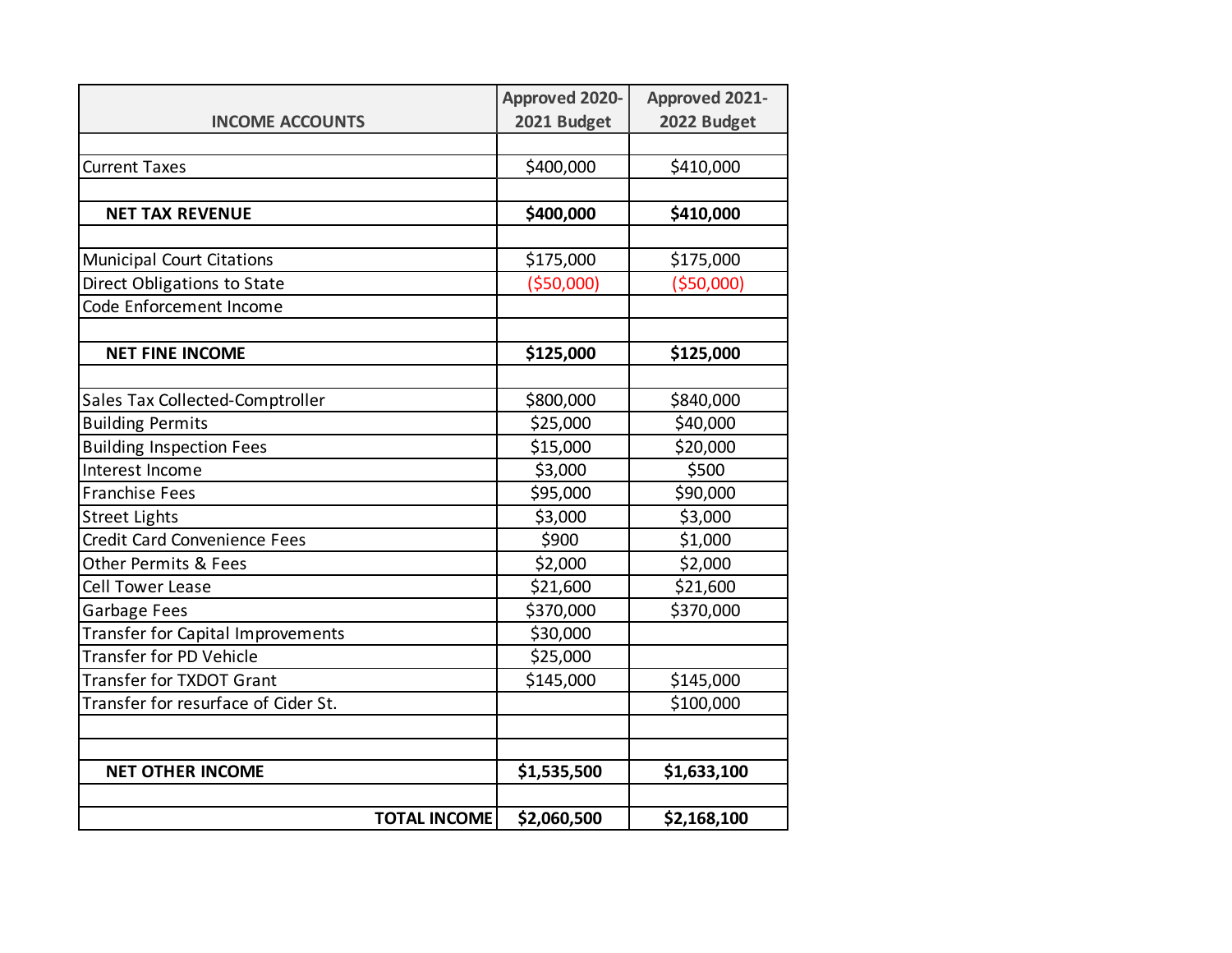| <b>BUDGET WORKSHEET - GENERAL FUND</b> |                       |                       |
|----------------------------------------|-----------------------|-----------------------|
|                                        |                       |                       |
|                                        | <b>Approved 2020-</b> | <b>Approved 2021-</b> |
| <b>EXPENSE ACCOUNTS</b>                | 2021 Budget           | 2022 Budget           |
|                                        |                       |                       |
| <b>Appraisal Expenses</b>              | \$20,000              | \$20,000              |
| Payroll Expenses                       | \$202,430             | \$217,000             |
| <b>Employee Benefits-Retirement</b>    | \$6,150               | \$13,000              |
| <b>Payroll Taxes</b>                   | \$14,800              | \$17,000              |
| <b>Employee Benefits-Insurance</b>     | \$47,550              | \$33,500              |
| <b>Utilities</b>                       | \$20,000              | \$18,000              |
| Utilities-Street Lights                | \$9,000               | \$11,000              |
| <b>Community Events</b>                | \$1,000               | \$1,000               |
| Insurance-Property & Liability         | \$6,000               | \$6,000               |
| Repairs & Maintenance                  | \$25,000              | \$25,000              |
| City Park Expense                      | \$6,000               | \$7,000               |
| Computers & Websites                   | \$12,000              | \$17,000              |
| <b>Office Supplies</b>                 | \$8,000               | \$8,000               |
| Telephones/Cell Phones                 | \$8,500               | \$8,500               |
| Postage & Freight                      | \$4,000               | \$4,000               |
| Dues & Fees                            | \$5,000               | \$5,000               |
| Travel & Entertainment                 | \$20,000              | \$20,000              |
| Advertising                            | \$2,000               | \$2,000               |
| <b>Garbage Collection Expense</b>      | \$285,000             | \$285,000             |
| <b>Equipment Rental</b>                | \$1,000               | \$3,000               |
| Training & Seminars                    | \$4,000               | \$4,000               |
| <b>Building Inspection Costs</b>       | \$16,000              | \$18,000              |
|                                        |                       |                       |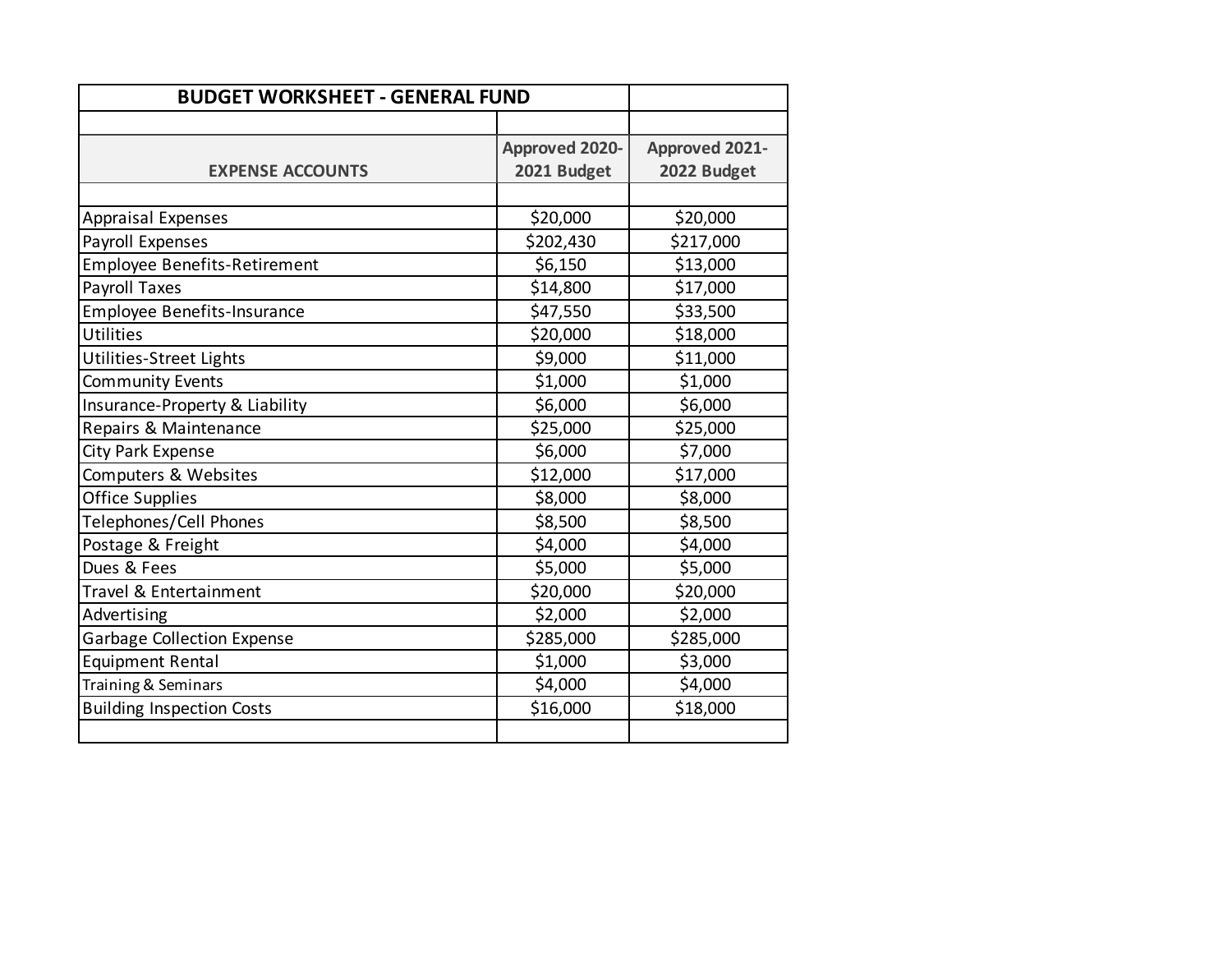| <b>BUDGET WORKSHEET - GENERAL FUND</b> |                 |                       |
|----------------------------------------|-----------------|-----------------------|
|                                        |                 |                       |
|                                        | <b>Approved</b> |                       |
|                                        | 2020-2021       | <b>Approved 2021-</b> |
| <b>EXPENSE ACCOUNTS</b>                | <b>Budget</b>   | 2022 Budget           |
|                                        |                 |                       |
| Materials & Supplies                   | \$10,000        | \$10,000              |
| Leased Equipment                       | \$6,000         | \$7,000               |
| Legal, Engineering & Accounting        | \$20,000        | \$20,000              |
| <b>Election Expense</b>                | \$10,000        | \$10,000              |
| Code Enforcement Expense               | \$2,300         | \$14,800              |
| <b>Municipal Court Costs</b>           | \$100,200       | \$101,450             |
| <b>Police Department Expense</b>       | \$586,700       | \$629,700             |
| <b>Street Maintenance</b>              | \$300,000       | \$450,000             |
| Contingencies/City Hall Repair         | \$130,000       | \$20,000              |
| Capital Improvements Contingencies     | \$25,000        | \$17,150              |
| TX DOT Matching Funds-Grant            | \$145,000       | \$145,000             |
|                                        |                 |                       |
| <b>TOTAL EXPENSES</b>                  | \$2,058,630     | \$2,168,100           |
|                                        |                 |                       |
| <b>NET INCOME</b>                      | \$1,870         | \$0                   |
|                                        |                 |                       |
|                                        |                 |                       |
|                                        |                 |                       |
|                                        |                 |                       |
|                                        |                 |                       |
|                                        |                 |                       |
|                                        |                 |                       |
|                                        |                 |                       |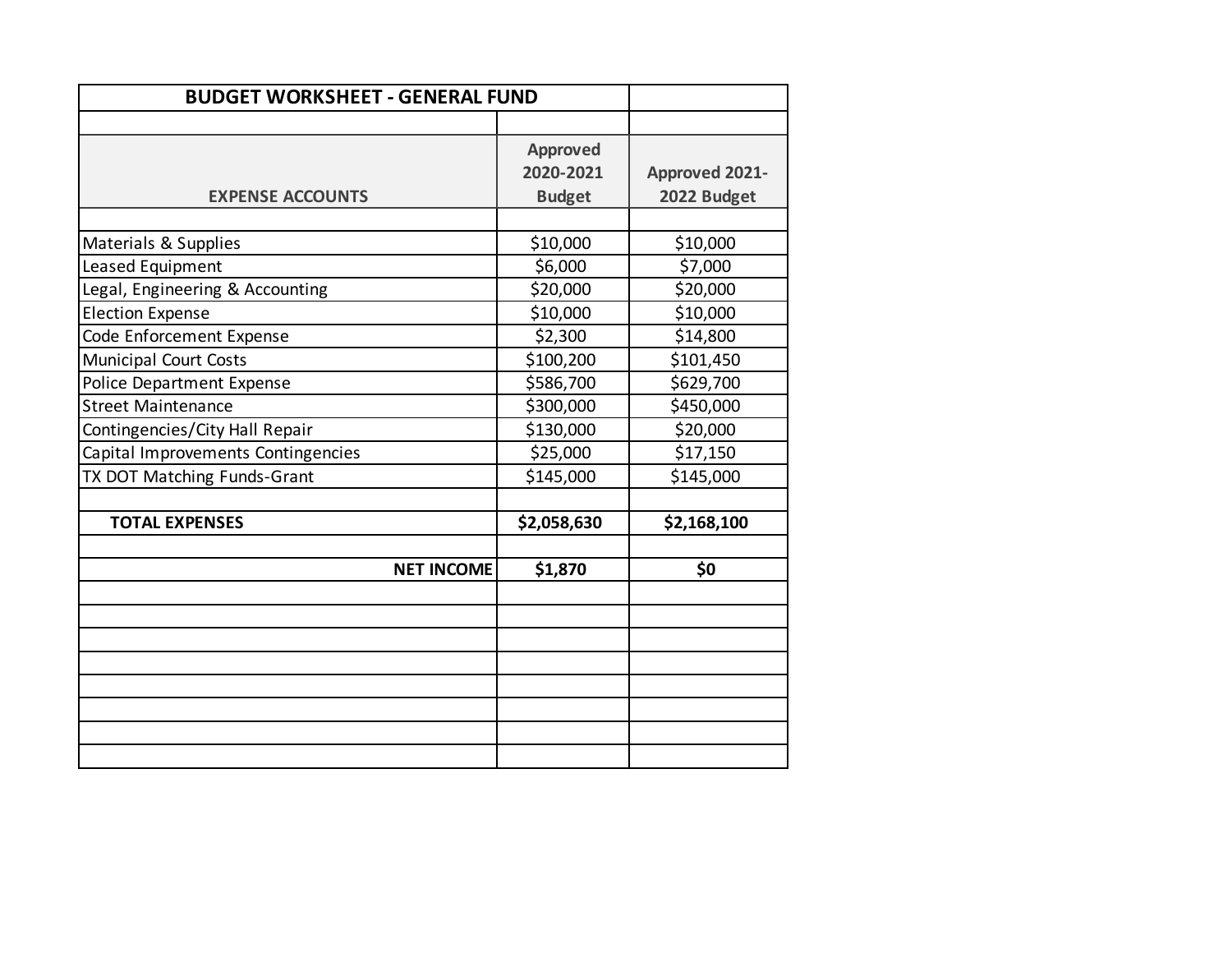| <b>BUDGET WORKSHEET - WATER &amp; SEWER FUND</b> |                       |                       |
|--------------------------------------------------|-----------------------|-----------------------|
|                                                  |                       |                       |
|                                                  | <b>Approved 2020-</b> | <b>Approved 2021-</b> |
| <b>INCOME ACCOUNTS</b>                           | 2021 Budget           | 2022 Budget           |
|                                                  |                       |                       |
| Water & Sewer Revenue                            | \$1,400,000           | \$1,450,000           |
| <b>Water Purchased (COGS)</b>                    | ( \$385,000)          | ( \$410,000]          |
| <b>NET WATER REVENUE</b>                         | \$1,015,000           | \$1,040,000           |
| <b>OTHER INCOME</b>                              |                       |                       |
| Late Fees                                        | \$40,000              | \$40,000              |
| <b>NSF Charges</b>                               | \$450                 | \$450                 |
| <b>Water Tap Fees</b>                            | \$3,000               | \$3,000               |
| <b>Sewer Tap Fees</b>                            | \$1,000               | \$2,000               |
| Sale of Meter                                    | \$5,000               | \$5,000               |
| Turn-On Fees                                     | \$4,500               | \$4,500               |
| <b>Transfer Fees</b>                             | \$500                 | \$500                 |
| Interest Income                                  | \$4,000               | \$1,000               |
| <b>Credit Card Convenience Fees</b>              | \$4,500               | \$6,000               |
| Transfer for Capital Improvement Project         | \$85,000              | \$50,000              |
| <b>Transfer for Vehicle</b>                      | \$30,000              | \$30,000              |
| <b>Transfer for Mower</b>                        |                       | \$8,000               |
| <b>Transfer for SCADA</b>                        |                       | \$29,750              |
| <b>NET OTHER INCOME</b>                          | \$177,950             | \$180,200             |
|                                                  |                       |                       |
|                                                  |                       |                       |
| <b>TOTAL REVENUE</b>                             | \$1,192,950           | \$1,220,200           |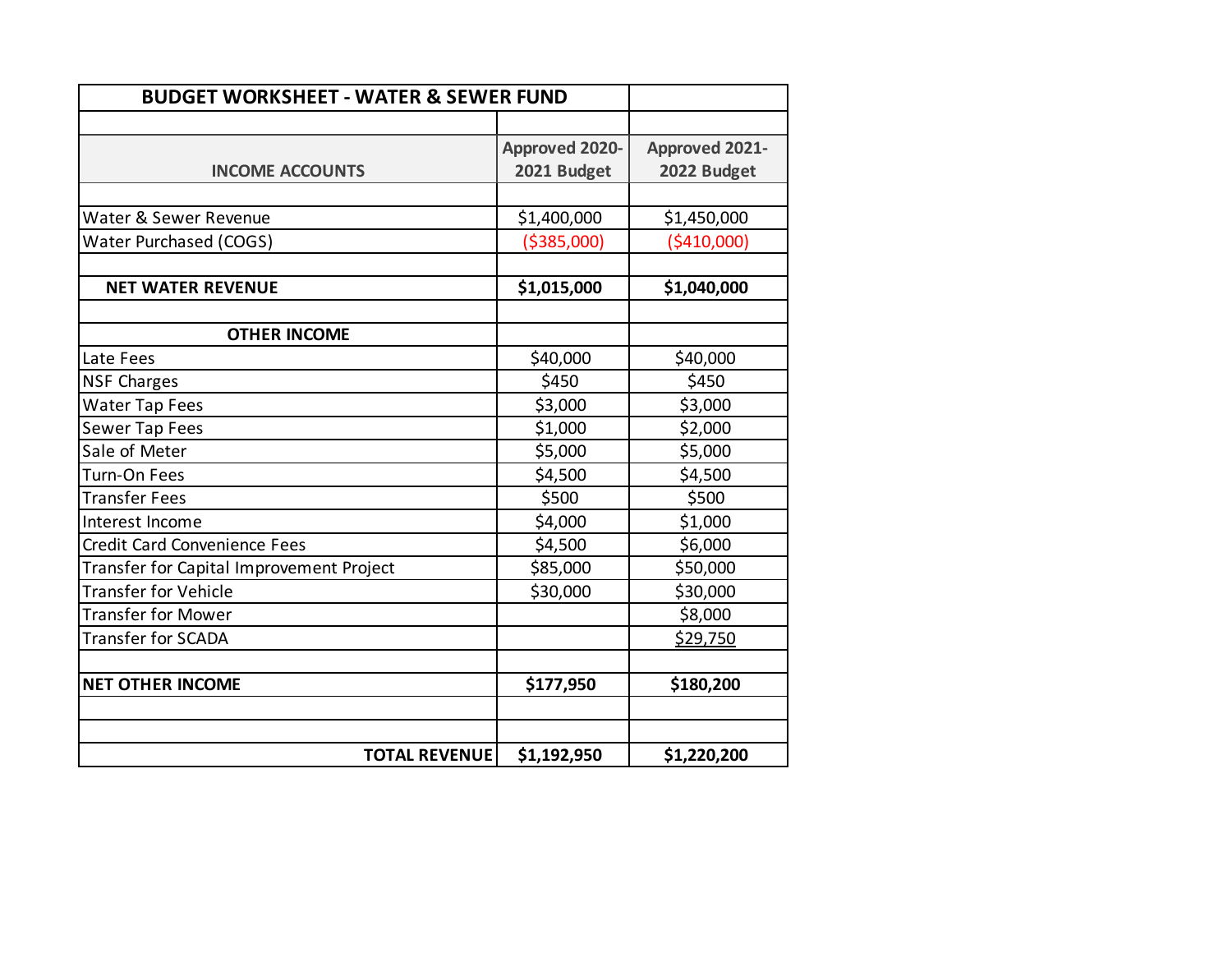| <b>BUDGET WORKSHEET - WATER &amp; SEWER FUND</b> |                       |                       |
|--------------------------------------------------|-----------------------|-----------------------|
|                                                  |                       |                       |
|                                                  | <b>Approved 2020-</b> | <b>Approved 2021-</b> |
| <b>EXPENSE ACCOUNTS</b>                          | 2021 Budget           | 2022 Budget           |
|                                                  |                       |                       |
| Payroll Expenses                                 | \$429,570             | \$422,000             |
| <b>Employee Benefits-Retirement</b>              | \$14,150              | \$25,000              |
| Payroll Taxes                                    | \$33,600              | \$30,000              |
| <b>Employee Benefits-Insurance</b>               | \$81,050              | \$65,000              |
| <b>Utilities</b>                                 | \$80,000              | \$80,000              |
| Telephone/Cell Phones                            | \$23,000              | \$18,000              |
| Postage & Freight                                | \$10,000              | \$10,000              |
| <b>Equipment Rental</b>                          | \$6,000               | \$6,000               |
| Insurance-Property & Liability                   | \$30,000              | \$30,000              |
| Repairs & Maintenance                            | \$145,000             | \$145,000             |
| Materials & Supplies                             | \$55,000              | \$55,000              |
| Truck & Heavy Equip. Maint.                      | \$23,000              | \$25,000              |
| <b>Testing Expenses</b>                          | \$25,000              | \$20,000              |
| Chemicals                                        | \$15,000              | \$15,000              |
| Computers & Websites                             | \$15,000              | \$15,000              |
| <b>Office Supplies</b>                           | \$4,000               | \$3,000               |
| <b>TCEQ Fines</b>                                | \$5,000               | \$5,000               |
| Dues, Permits & Fees                             | \$30,000              | \$20,000              |
| Travel & Entertainment                           | \$5,000               | \$3,000               |
| Truck & Heavy Equip. Purchase                    | \$50,000              | \$40,000              |
| Fuel                                             | \$20,000              | \$21,000              |
| <b>Credit Card Processing Fees</b>               | \$11,000              | \$13,000              |
| <b>Telemetry Expense</b>                         | \$2,000               | \$0                   |
| Uniforms                                         | \$5,000               | \$4,000               |
| Licenses & Certifications                        | \$1,500               | \$1,500               |
|                                                  |                       |                       |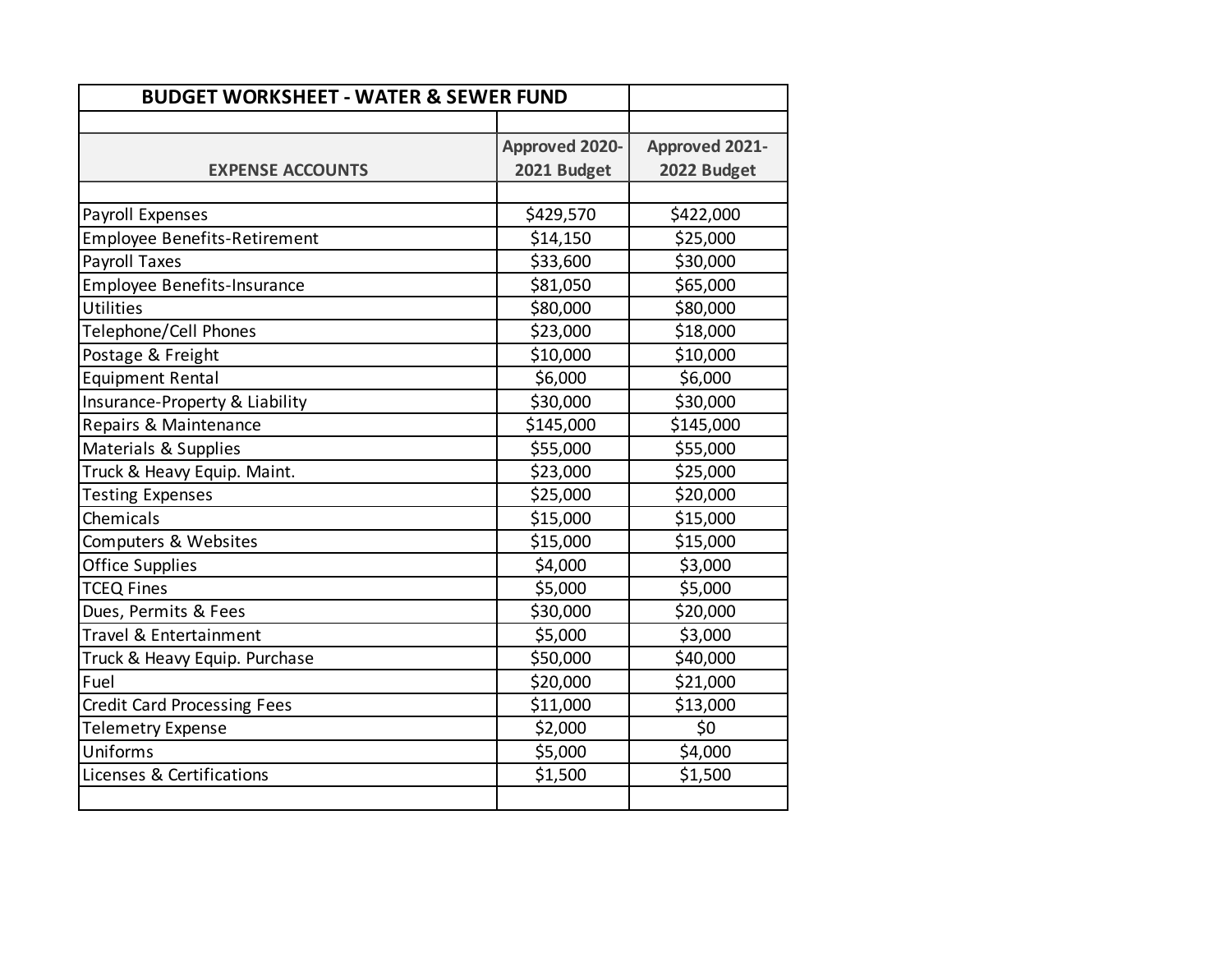| <b>BUDGET WORKSHEET - WATER &amp; SEWER FUND</b> |                       |                       |
|--------------------------------------------------|-----------------------|-----------------------|
|                                                  |                       |                       |
|                                                  | <b>Approved 2020-</b> | <b>Approved 2021-</b> |
| <b>EXPENSE ACCOUNTS</b>                          | 2021 Budget           | 2022 Budget           |
|                                                  |                       |                       |
| Leased Equipment                                 | \$5,500               | \$5,000               |
| Training & Seminars                              | \$5,000               | \$4,000               |
| Legal, Engineering & Accounting                  | \$8,000               | \$5,000               |
| Equipment Lease Purchase                         | \$26,000              | \$26,000              |
| Mower Purchase                                   | \$4,000               | \$8,000               |
| Capital Improvements                             | \$46,000              | \$50,000              |
| Capital Imp. Project-Water Storage Cleaning      | \$0                   |                       |
| Contingencies                                    |                       | \$20,950              |
| Capital Imp. SCADA payment                       |                       | \$29,750              |
|                                                  |                       |                       |
| <b>TOTAL EXPENSES</b>                            | \$1,192,950           | \$1,220,200           |
|                                                  |                       |                       |
| <b>NET INCOME</b>                                | \$0                   | \$0                   |
|                                                  |                       |                       |
|                                                  |                       |                       |
|                                                  |                       |                       |
|                                                  |                       |                       |
|                                                  |                       |                       |
|                                                  |                       |                       |
|                                                  |                       |                       |
|                                                  |                       |                       |
|                                                  |                       |                       |
|                                                  |                       |                       |
|                                                  |                       |                       |
|                                                  |                       |                       |
|                                                  |                       |                       |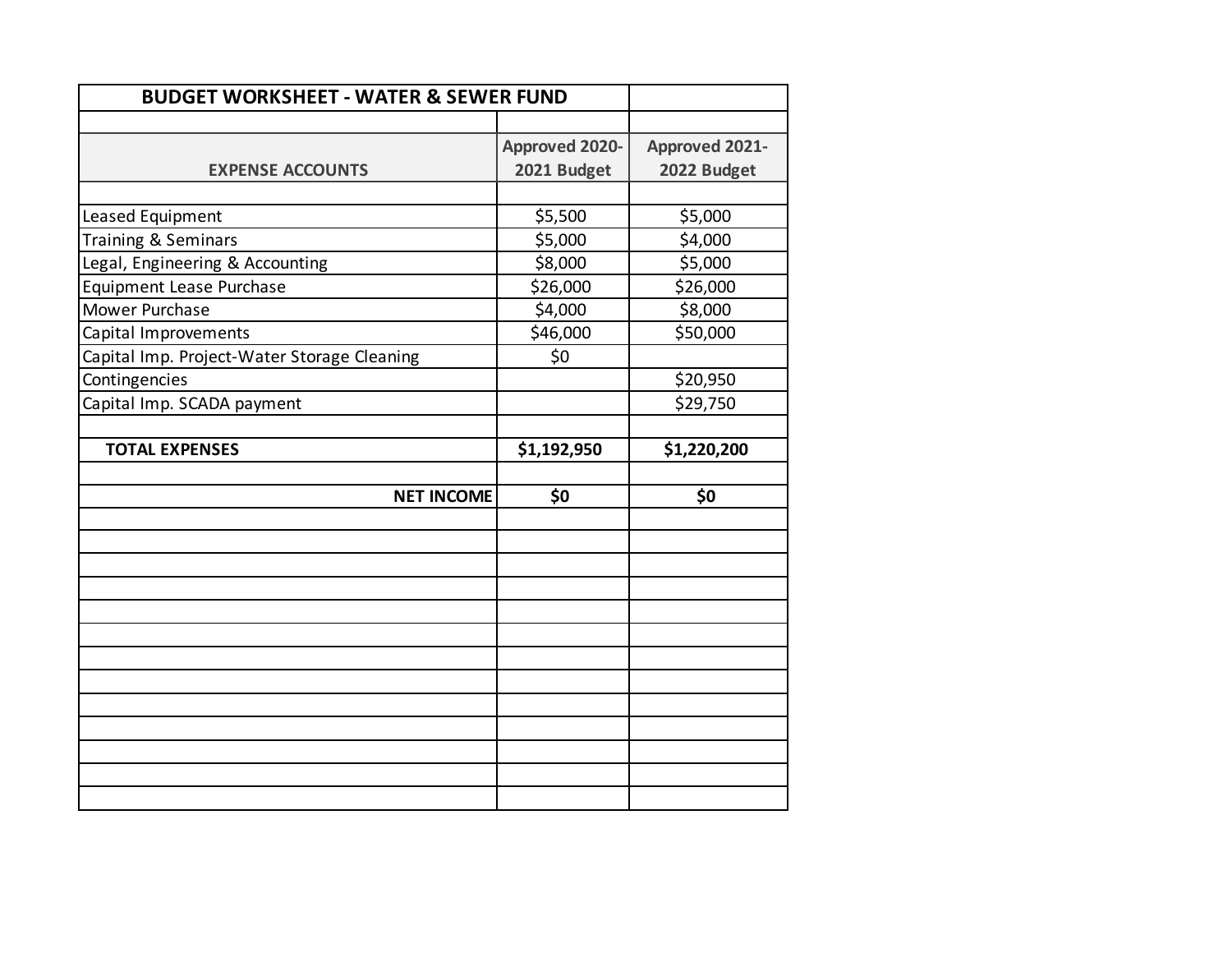| <b>BUDGET WORKSHEET - POLICE DEPARTMENT</b> |                       |                       |
|---------------------------------------------|-----------------------|-----------------------|
|                                             |                       |                       |
|                                             | <b>Approved 2020-</b> | <b>Approved 2021-</b> |
| <b>EXPENSE ACCOUNTS</b>                     | 2021 Budget           | 2022 Budget           |
|                                             |                       |                       |
| Payroll Expenses                            | \$312,300             | \$350,000             |
| <b>Employee Benefits-Retirement</b>         | \$10,200              | \$23,000              |
| <b>Payroll Taxes</b>                        | \$24,500              | \$28,000              |
| <b>Employee Benefits-Insurance</b>          | \$60,000              | \$52,000              |
| Utilities                                   | \$2,500               | \$2,500               |
| Insurance-Property & Liability              | \$20,000              | \$20,000              |
| Vehicle Purchase                            | \$55,000              | \$60,000              |
| Vehicle Maintenance                         | \$12,000              | \$12,000              |
| Repairs & Maintenance-Building              | \$2,000               | \$2,000               |
| Computers & Software                        | \$29,000              | \$29,000              |
| <b>Office Supplies</b>                      | \$1,000               | \$1,000               |
| Telephones/Cell Phones                      | \$9,500               | \$9,500               |
| Travel & Entertainment                      | \$1,000               | \$1,000               |
| Legal, Engineering & Accounting             | \$2,700               | \$2,700               |
| Fuel                                        | \$25,000              | \$20,000              |
| Patrol Equipment                            | \$8,000               | \$8,000               |
| Training & Seminars                         | \$1,500               | \$1,500               |
| Uniforms                                    | \$4,000               | \$4,000               |
| Materials & Supplies                        | \$1,000               | \$1,000               |
| Leased Equipment                            | \$2,500               | \$2,500               |
| Capital Imp.-Re-model A/C Closet            | \$3,000               |                       |
|                                             |                       |                       |
| <b>TOTAL EXPENSES</b>                       | \$586,700             | \$629,700             |
|                                             |                       |                       |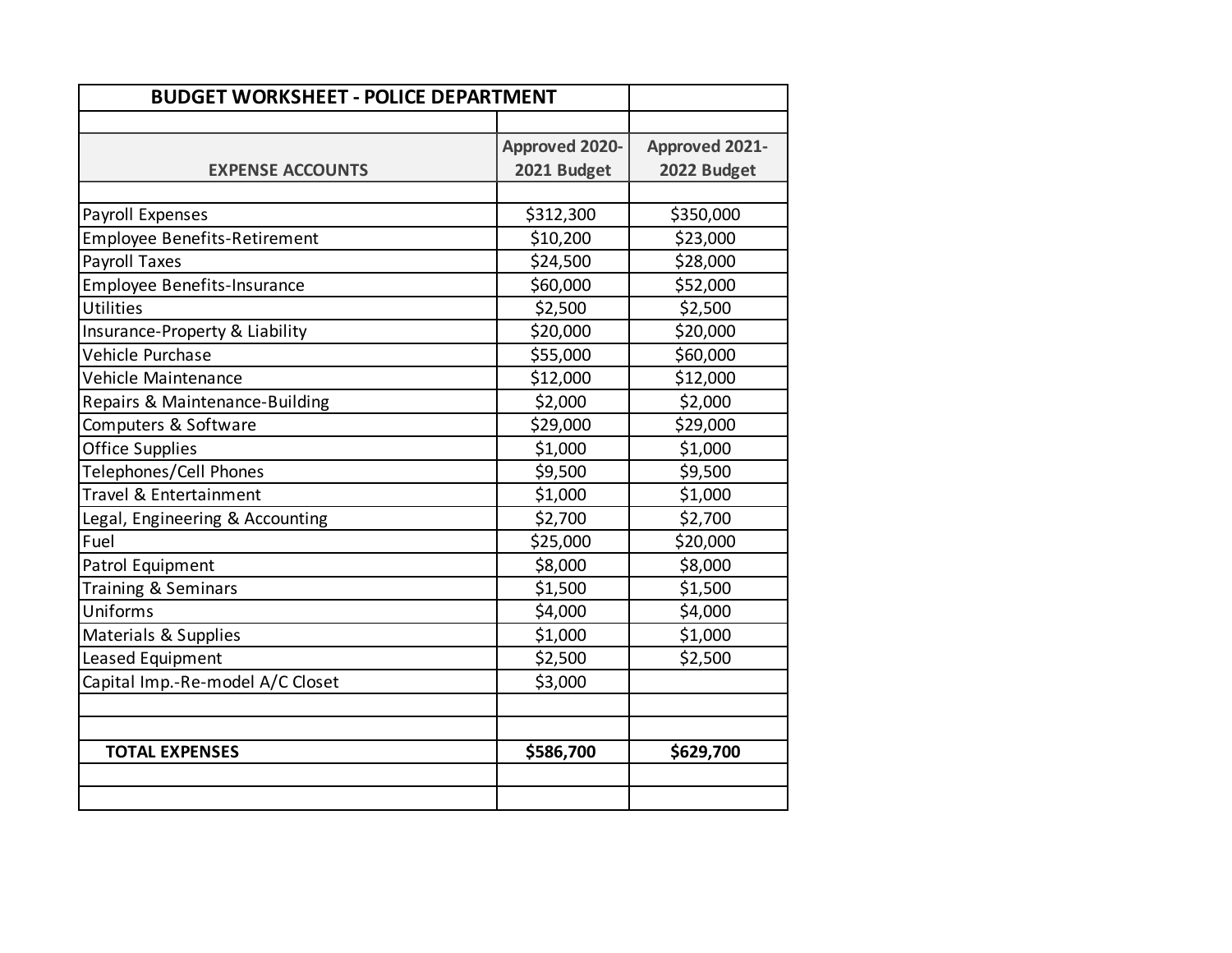| <b>BUDGET WORKSHEET - CODE ENFORCEMENT</b> |                       |                       |
|--------------------------------------------|-----------------------|-----------------------|
|                                            |                       |                       |
|                                            | <b>Approved 2020-</b> | <b>Approved 2021-</b> |
| <b>INCOME &amp; EXPENSE ACCOUNTS</b>       | 2021 Budget           | 2022 Budget           |
|                                            |                       |                       |
| Fuel                                       | \$500                 | \$1,000               |
| Materials & Supplies                       | \$100                 | \$200                 |
| <b>Office Supplies</b>                     | \$100                 | \$100                 |
| Patrol Equipment                           | \$100                 | \$200                 |
| Training & Seminars                        | \$500                 | \$300                 |
| Contract Labor--Fire Marshal               | \$500                 | \$12,000              |
| Vehicle Maintenance                        | \$500                 | \$1,000               |
|                                            |                       |                       |
| <b>TOTAL EXPENSES</b>                      | \$2,300               | \$14,800              |
|                                            |                       |                       |
|                                            |                       |                       |
|                                            |                       |                       |
|                                            |                       |                       |
|                                            |                       |                       |
|                                            |                       |                       |
|                                            |                       |                       |
|                                            |                       |                       |
|                                            |                       |                       |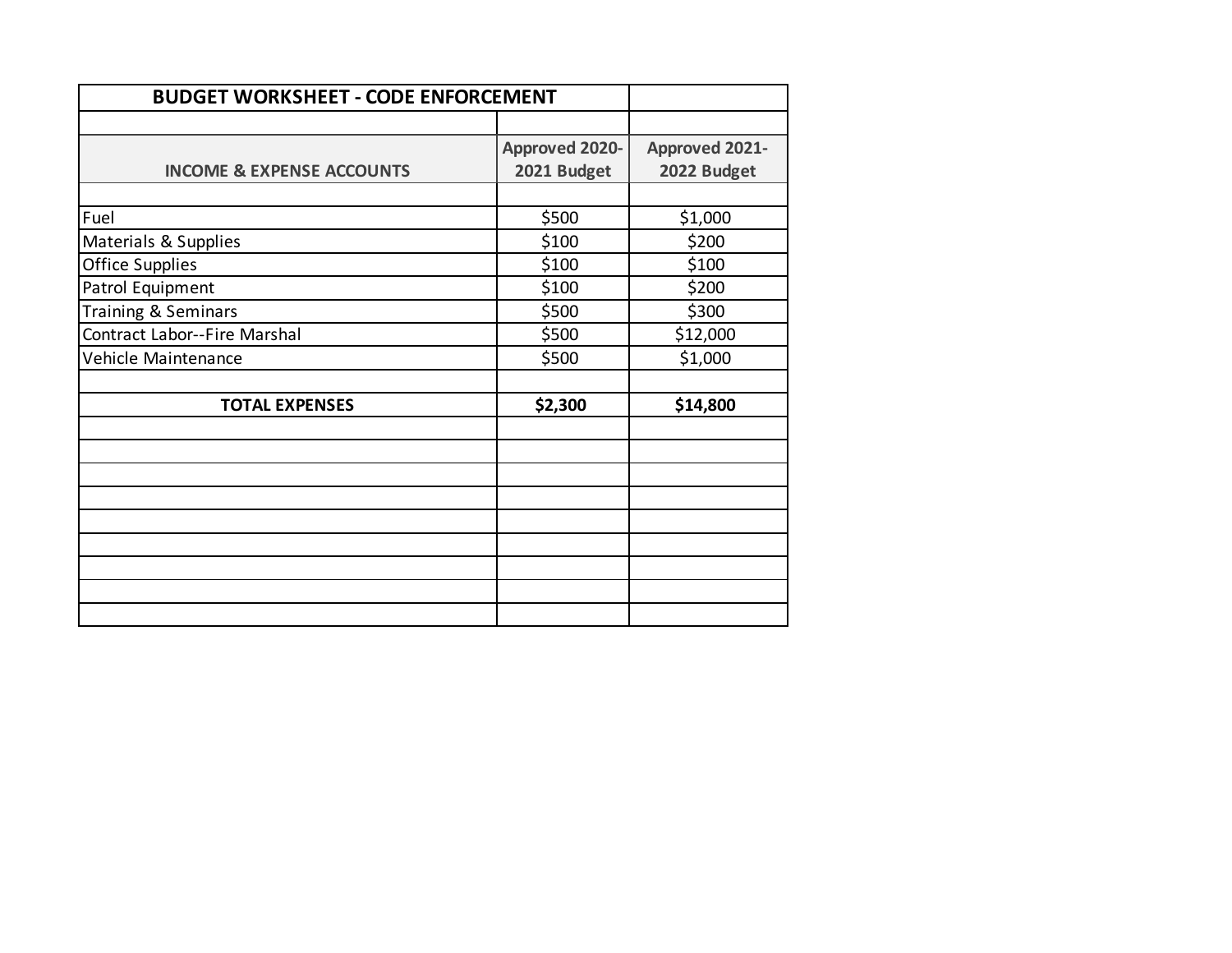| <b>BUDGET WORKSHEET - MUNICIPAL COURT</b> |                       |                       |
|-------------------------------------------|-----------------------|-----------------------|
|                                           |                       |                       |
|                                           | <b>Approved 2020-</b> | <b>Approved 2021-</b> |
| <b>INCOME &amp; EXPENSE ACCOUNTS</b>      | 2021 Budget           | 2022 Budget           |
|                                           |                       |                       |
| Payroll Expenses                          | \$50,000              | \$51,000              |
| Employee Benefits - Retirement            | \$1,300               | \$2,350               |
| Payroll Taxes                             | \$3,900               | \$4,400               |
| Employee Benefits - Insurance             | \$10,000              | \$8,700               |
| <b>Collection Fees</b>                    | \$16,000              | \$18,000              |
| Computer Software                         | \$6,000               | \$6,000               |
| Leased Equipment                          | \$1,000               | \$1,000               |
| Legal Fees                                | \$5,000               | \$4,000               |
| <b>Office Supplies</b>                    | \$1,000               | \$1,000               |
| Postage & Freight                         | \$1,000               | \$1,000               |
| Training                                  | \$2,000               | \$2,000               |
| Travel                                    | \$3,000               | \$2,000               |
| <b>TOTAL EXPENSES</b>                     | \$100,200             | \$101,450             |
|                                           |                       |                       |
|                                           |                       |                       |
|                                           |                       |                       |
|                                           |                       |                       |
|                                           |                       |                       |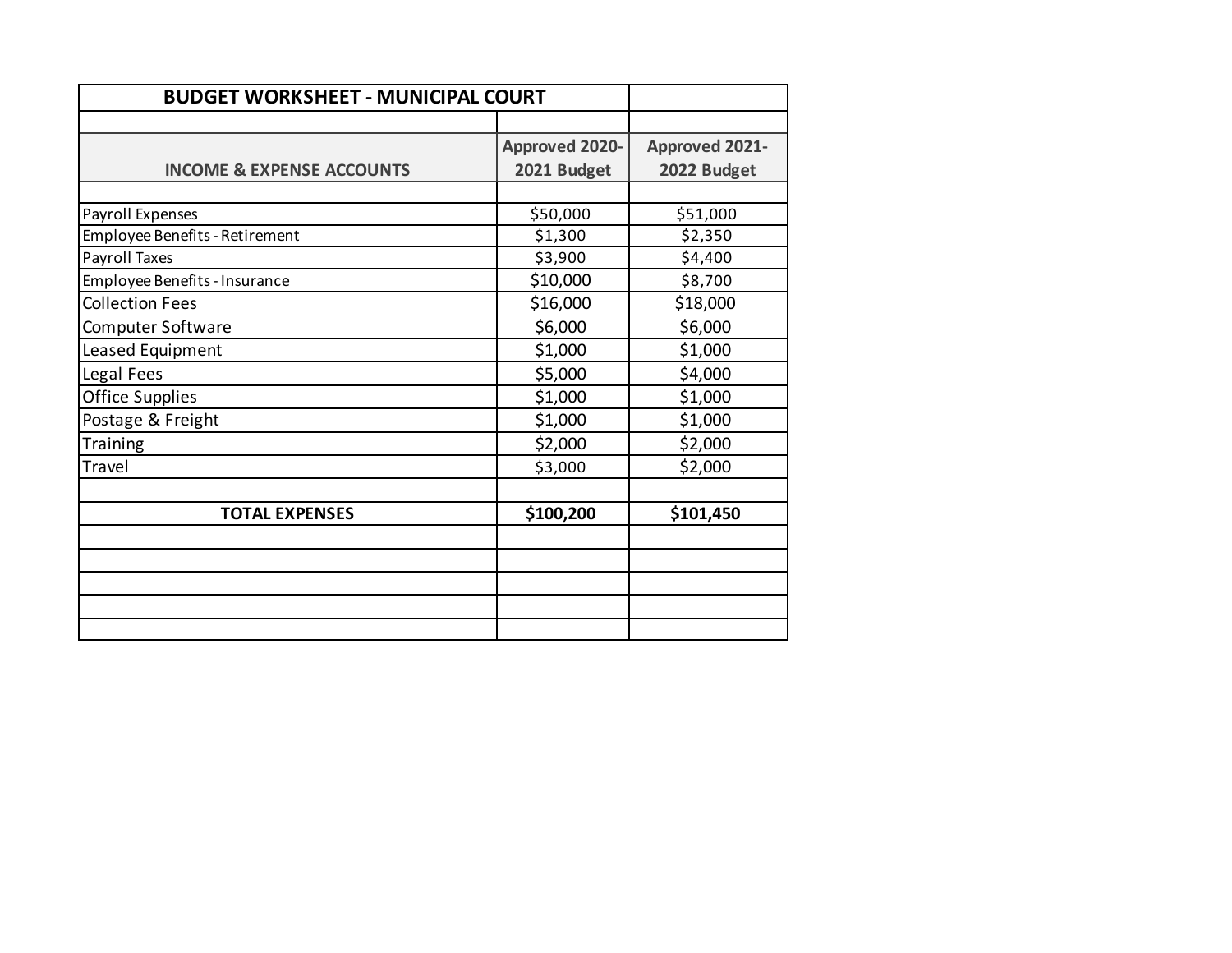| <b>BUDGET WORKSHEET - CERTIFICATES OF OBLIGATION</b> |                       |                       |
|------------------------------------------------------|-----------------------|-----------------------|
|                                                      |                       |                       |
|                                                      | <b>Approved 2020-</b> | <b>Approved 2021-</b> |
| <b>INCOME &amp; EXPENSE ACCOUNTS</b>                 | 2021 Budget           | 2022 Budget           |
|                                                      |                       |                       |
| <b>Balance Forward of Funds</b>                      |                       | \$639,406             |
|                                                      |                       |                       |
| <b>TOTAL BALANCE FORWARD</b>                         | \$0                   | \$639,406             |
|                                                      |                       |                       |
| <b>WWTP</b>                                          |                       |                       |
| North Side Water Storage                             |                       |                       |
|                                                      |                       |                       |
| <b>TOTAL EXPENSES</b>                                | \$0                   | \$0                   |
|                                                      |                       |                       |
|                                                      |                       |                       |
| <b>NET FUND BALANCE</b>                              | \$0                   | \$639,406             |